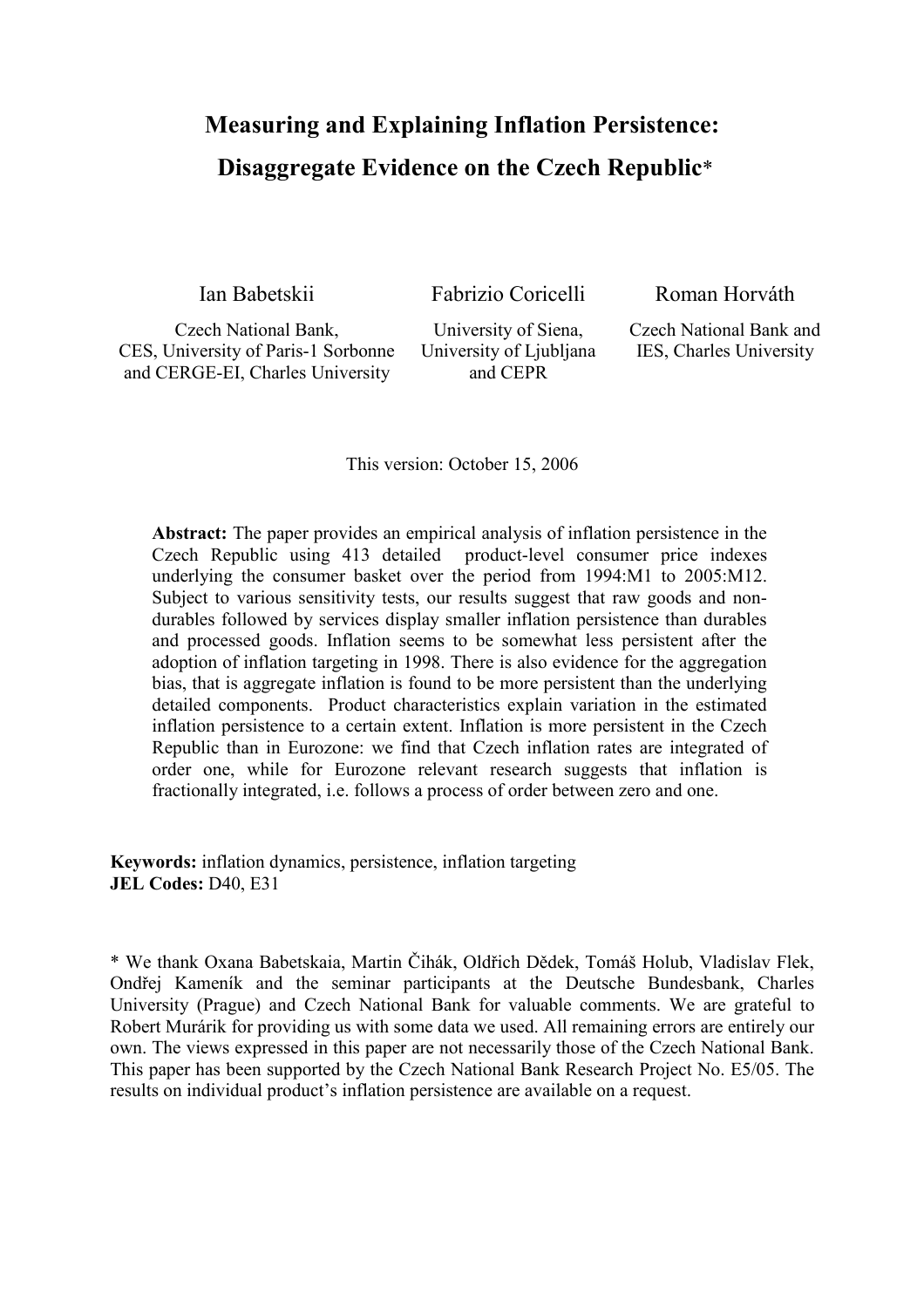## 1. Introduction

 $\overline{a}$ 

Sensitivity of aggregate inflation to various macro-economic disturbances has been traditionally in the focus of attention of monetary authorities. Indeed, the transmission of monetary policy actions to prices depends on a number of factors, including *inter alia* the degree of nominal rigidities. Consequently, in the last 20 years or so, there has been substantial research investigating the macroeconomic consequences of nominal rigidities for the working of an economy in response to various shocks and for the design of policy rules. The result of this effort has been a number of micro-founded models with price or wage stickiness, which predict various types of inflation dynamics. Nevertheless, two standard models in their original version, Calvo (1983) and Taylor (1980), imply no role for backwardlooking dimension of inflation. These models while assuming price stickiness do not imply inflation stickiness.

It is however a well documented empirical regularity that inflation tends to adjust only sluggishly to its mean in spite of serially uncorrelated shocks (i.e. inflation persistence).<sup>1</sup> Because the original Calvo (1983) model typically cannot match the empirical persistence of inflation, several other models addressed this issue by introducing lagged value of inflation into a new Keynesian Phillips curve. The rationale behind the inclusion of lagged values differs across the models. Except simply assuming the rule of thumb behavior (Gali and Gertler, 1999), Fuhrer and More (1995) suggest that relative wage structure might be a reason for the backward-looking nature of inflation. Mankiw and Reis (2002) stress the significance information processing lags in price setting mechanisms. Besides, Erceg and Levin (2003) and Orphanides and Williams (2003) explain persistence with adaptive learning of agents in response to changes in monetary policy regime. In consequence, the ability of monetary policy to anchor long term inflation expectations induces agents to rely on past inflation, to a lesser extent. In this regard, Sargent (1999) studies extensively the interactions between the conduct of monetary policy and inflation persistence. Nimark (2005) suggests that optimal price setting with firm specific marginal cost rationalizes the link between past and current inflation. Calvo, Celasun and Kumhof (2002) show that in the environment of high steady state inflation, firms choose not only their today's price, but also set the rate at which they

<sup>&</sup>lt;sup>1</sup> Assuming Gali and Gertler (1999) hybrid New Keynesian Phillips curve specification for inflation dynamics, Angeloni *et al.* (2006) distinguish between various sources of inflation persistence and label them accordingly. They define *intrinsic inflation persistence* as the persistence originating in past inflation, extrinsic inflation persistence as the persistence related to inertia in output gap and expectation-based inflation persistence as the persistence rooted in the deviations from rational expectations due to e.g. learning.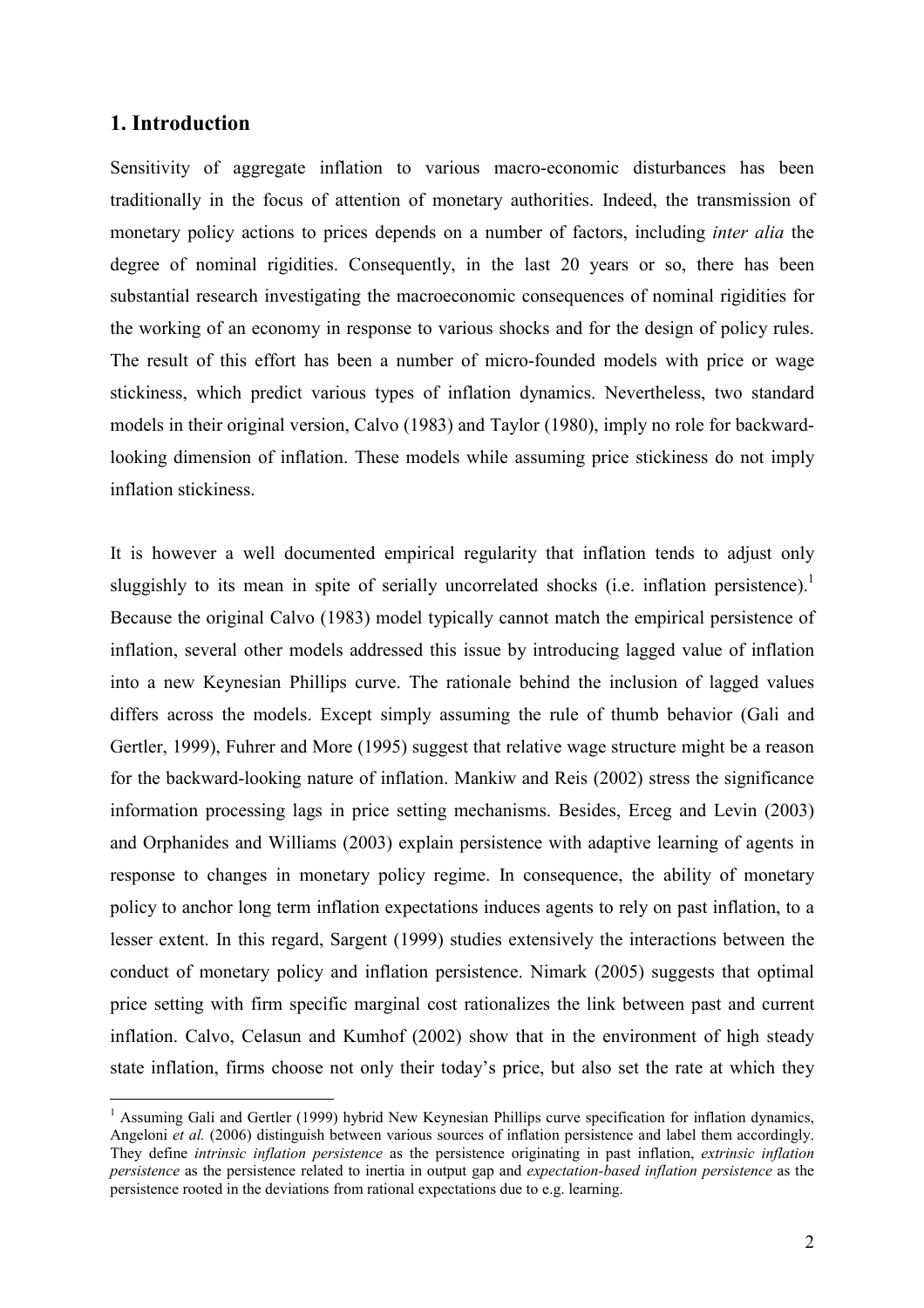will update prices in future (firm-specific inflation rate). Under a monetary policy shock, some firms will not reset their inflation rate (and prices) and this gives rise to inflation inertia.

Recent empirical research has shown that inflation persistence is generally much lower than previously thought (e.g. Cecchetti and Debelle, 2006). This is mainly associated with two factors. First, inflation persistence indeed declined in the 1990s, as compared to the 70s and 80s (O'Reilly and Whelan, 2004). Second, greater care in econometric work has been undertaken. Levin and Piger (2004) find that inflation persistence falls considerably, when accounting for structural breaks. Next, the stability of monetary policy regime and central bank credibility helps to anchor long-run inflation expectations and reduces the extent of backward-looking behavior. Levin et al. (2004) find that adoption of explicit inflation target significantly reduces the extent to what economic agents use backward-looking information in terms of their inflation forecasting and thus puts a downward pressure on the persistence of inflation.

There are various reasons, why it is vital to study inflation persistence at the disaggregated level. Disaggregated analysis generally uncovers smaller inflation persistence across the individual/sectoral price indexes compared to the aggregate inflation. This suggests that inflation persistence observed at the aggregate level may arise due to aggregation bias (Granger, 1980 and Zaffaroni, 2004) and due to a fact that idiosyncratic shocks will tend to disappear when aggregating a substantial number of series (Altissimo et al., 2004). Disaggregate analysis is also fruitful for understanding which components of various price indexes exhibit greater inflation persistence.

Additionally, several studies have raised the issue which factors are behind the fact that inflation process is relatively persistent. Cournede et al. (2005) argue that lower responsiveness of inflation to output developments in the euro area in comparison to the U.S. is caused by more rigid structural policy settings and relate it to trade barriers in the European services sector. Analogously, European Commission (2004) points out that low competition in services enhances its inflation inertia. On the other hand, studies employing disaggregate data such as Lunnemann and Matha (2005) for several EU countries and Clark (2006) for the U.S. find little evidence that services would display greater inflation persistence than goods. Similarly, Coricelli and Horvath (2006) also report the results for Slovakia that inflation inertia in services sector is lower than for goods and provide an explanation, why services,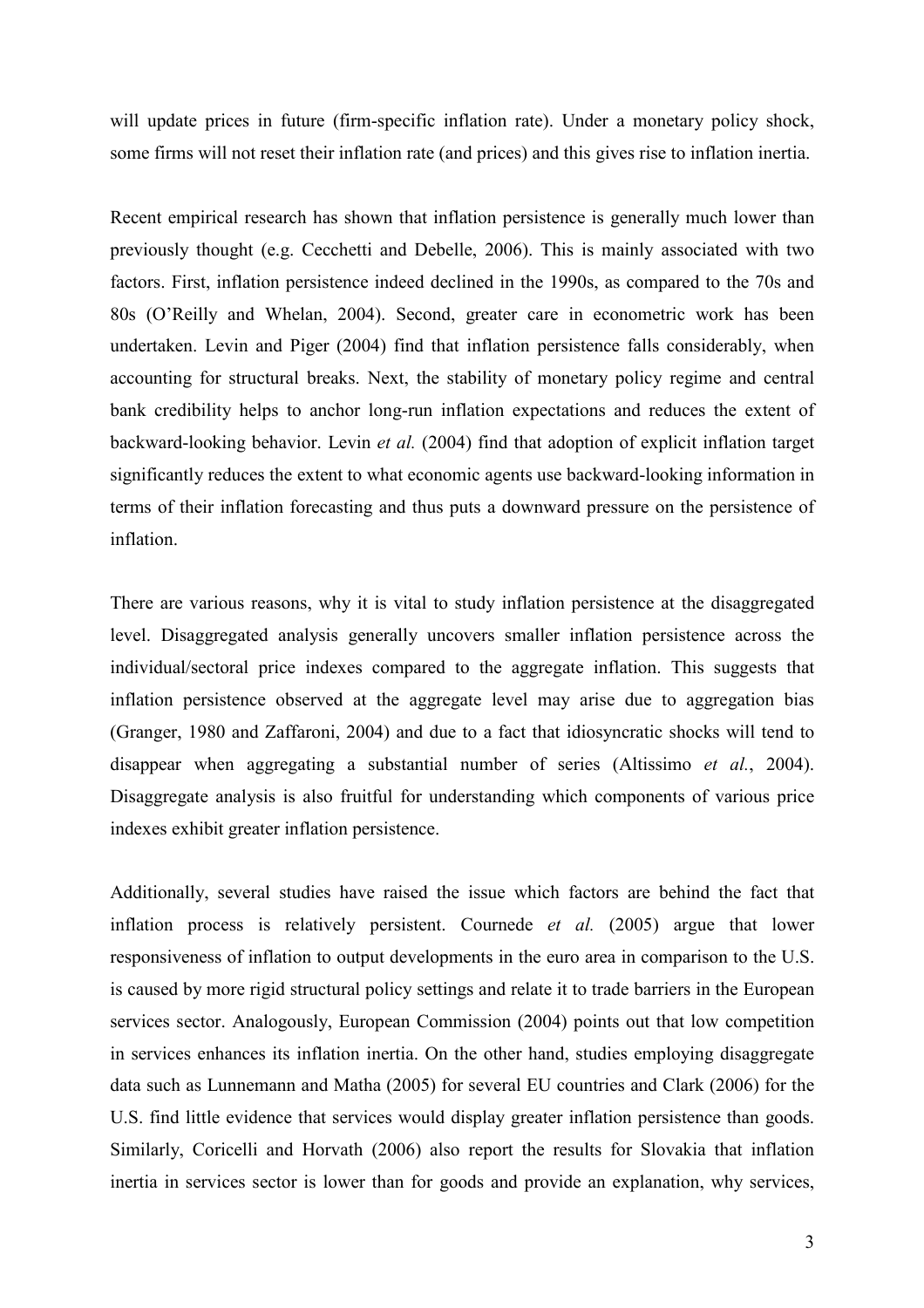where the degree of competition is typically lower, may in fact exhibit smaller persistence. The argument is based on Calvo (2000), who shows that greater competition may actually slow down the adjustment to shocks. This all aforementioned issues gives further impetus for individual or sectoral level analysis of inflation persistence.

One of interesting applications of inflation persistence analysis at the disaggregate level is provided by Cutler (2001). Cutler constructs an alternative measure of core inflation – persistence-weighted core inflation. The measure is constructed in the way giving greater weights to items exhibiting greater inflation persistence. Using UK data, Cutler finds that this measure outperforms in terms of ability to predict headline inflation some other standard measures of core inflation such as those using trimmed mean or weighted median or those excluding food and energy prices<sup>2</sup>.

In addition, it is noteworthy that there is still very little evidence on price setting in the New EU Member States (NMSs). Typically, few available studies focus either on aggregate inflation dynamics or examine price setting in the single market (Ratfai, 2006). More detailed evidence on price setting is provided by Konieczny and Skrzypacz (2005) analyzing about 50 products in Poland. Among other things, they show that more intense search is associated with smaller price dispersion. Coricelli and Horvath (2006) give evidence on the empirical stylized features of price setting behavior in Slovakia using large micro-level dataset underlying Slovak CPI.

Therefore, a novel contribution of this study lies in exploring inflation persistence on the disaggregate level in the Czech Republic, using rich data collected by the Czech Statistical Office, which cover about a thousand of product categories over 1994-2005. Furthermore, our study goes beyond a simple statistical description of the data and makes an attempt to identify the determinants of inflation persistence. Of particular interest is the examination of the socalled "services inflation persistence puzzle", namely that more labor intensive categories such as services often exhibit smaller persistence, as compared to goods (see e.g. Altissimo et al., 2004, Clark, 2006, Coricelli and Horvath, 2006). Finally, we construct 'persistentweighted' core inflation in line with Cutler (2001) and propose 'persistent expenditure weighted' core inflation measure, that combines information on the persistence of individual

<sup>&</sup>lt;sup>2</sup> Notice that in general the forecasting ability of persistence-weighted measures of inflation may depend on the monetary regime and the degree of inflation persistence. For discussion, see Smith (2004, 2005).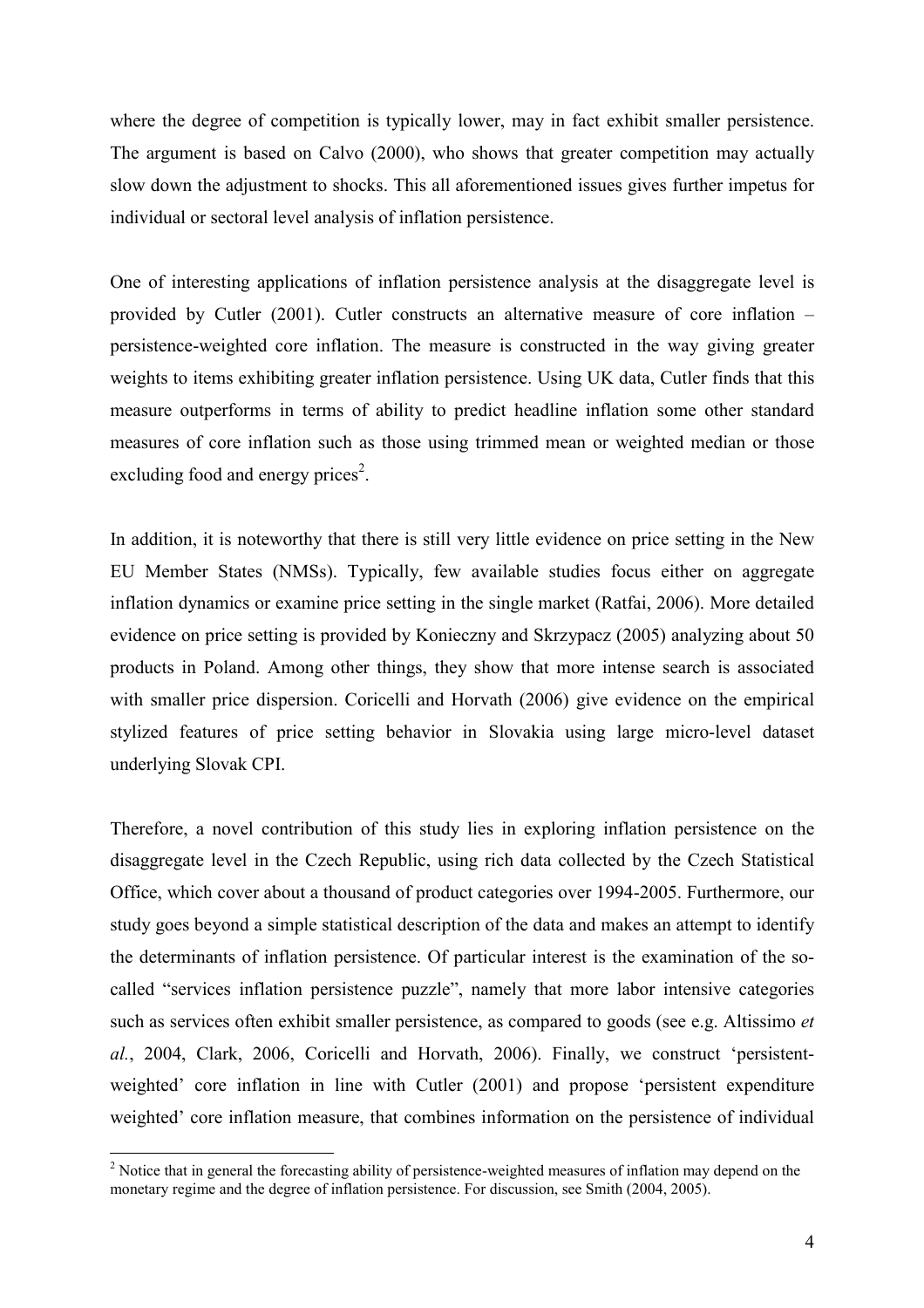product and its weight in CPI basket, with an objective to assess its predictive performance (ability to capture inflation trends) compared to other alternative approaches for core inflation measurement.

The paper is organized as follows. After this introduction to the subject and overview of the key literature, the second section describes how inflation persistence could be measured in practice, formulates the research hypotheses and explains the estimation methodology. The third section presents the data set used in the study. The forth section provides the results. The last section concludes and draws policy implications.

#### 2. Estimating inflation persistence

The literature generally applies two statistical approaches in estimating inflation persistence, those parametric and non-parametric. A parametric approach is more extensively applied in the empirical studies (Cecchetti and Debelle, 2006; Clark, 2006; Levin and Piger, 2004 or Levin, Natalucci and Piger, 2004). As advocated by Andrews and Chen (1994), the best scalar measure of persistence is the sum of autoregressive coefficients in the dynamic equation for inflation:

$$
\pi_{t} = \mu + \sum_{j=1}^{K} \alpha_{j} \pi_{t-j} + \varepsilon_{t}, \qquad (1)
$$

where  $\pi_i$  stands for year-to-year inflation rate,  $\mu$  and  $\alpha_i$  are parameters, and  $\varepsilon_i$  is the white-noise disturbance. The lag length  $K$  is determined based on information criteria. Typically,  $\sum_{j=1}^{K}$  $\sum_{j=1}^{k} \alpha_j$  is interpreted as the measure of inflation persistence. Specification (1) may be labeled as naïve, because it does not account for potential structural breaks. However, recently a number of studies apply various tests for structural breaks (e.g. Cecchetti and Debelle, 2006; Levin and Piger, 2004 ).

A non-parametric approach has been recently put forward by Marquez (2004). This approach builds on the idea that less persistent inflation is more likely to cross its long-run mean of inflation rate (possibly the time-varying mean). Dias and Marquez (2005) derive finite sample and asymptotic properties of this non-parametric measure. They also conduct Monte Carlo simulations and find that the bias of the estimate of persistence based on non-parametric approach is smaller for any sample size, as compared to the parametric measure from the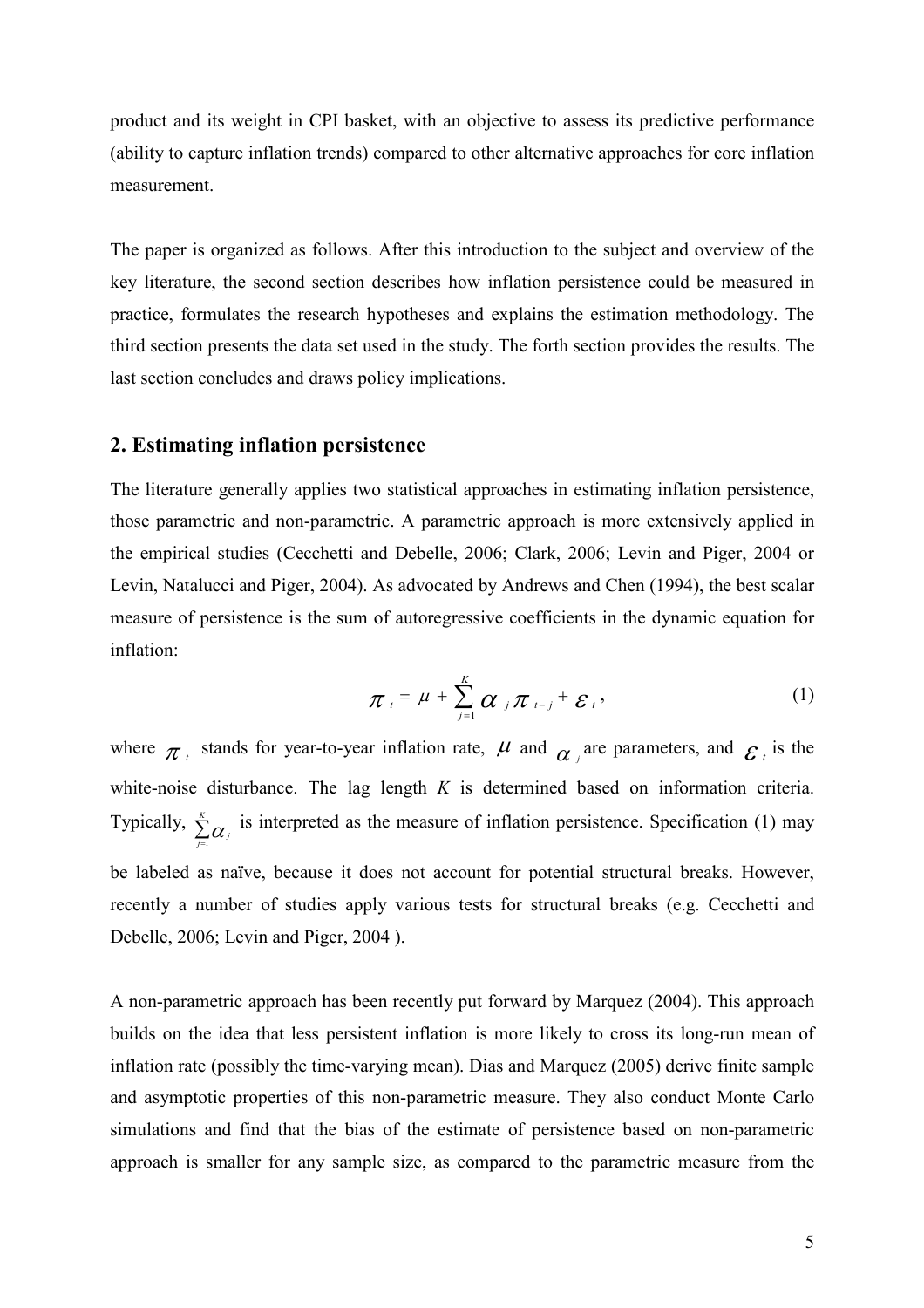equation (1). Besides, they argue that the non-parametric measure is more robust to structural breaks. Nevertheless, the properties of this measure are investigated only for covariance stationary processes.

Despite the potential attractiveness of the above described approaches, in our case we find that most of individual inflation rates follow an I(1) process. For such a case, properties of the non-parametric approach have not been investigated yet. Analogously in the case of parametric measure, it is well-known that the non-stationarity of variables would result in spurious regression. Therefore, we do not report these measures and propose a different measure of the persistence of inflation.<sup>3</sup>

Given non-stationarity of inflation series, we opt for an examination of the degree of inflation persistence using the complementary unit root and stationarity tests. Namely, we use the augmented Dickey-Fuller test (Dickey and Fuller, 1981), Phillips-Perron test (Phillips and Perron, 1988) and KPSS test (Kwiatkowski et al., 1992).

For the Augmented Dickey-Fuller (ADF) and Phillips-Perron (PP) unit root tests, the probability of rejection the null hypothesis of a unit root will be reported. The probability can vary from 0 to 1. Higher values correspond to more persistence. For example, probability higher than 0.10 means that the null of a unit root cannot be rejected at the 10% significance level. For the KPSS stationarity test, the t-statistic will be reported.<sup>4</sup> Higher values of tstatistic increase the probability of rejecting the null hypothesis of stationarity and hence characterize more persistence in the underlying series.

The number of lags in the aforementioned tests is determined according to the Akaike information criterion. Given the relatively short time series, we do not test for structural breaks, as the time coverage is not large. However, we address the sensitivity of results by estimating persistence first for the whole sample and then using data only after the introduction of inflation targeting in 1998. It is also vital to note that we use year on year inflation rates for the following reasons. Other possibilities such as using month on month and quarter on quarter changes of price level are associated with seasonality, which may

 $\overline{a}$ 

 $3$  A straightforward application of the non-parametric method to our data does not bring any meaningful insight: the degree of persistence across all sectors is found to be very similar.

<sup>&</sup>lt;sup>4</sup> Note that p-values are not available for KPSS test.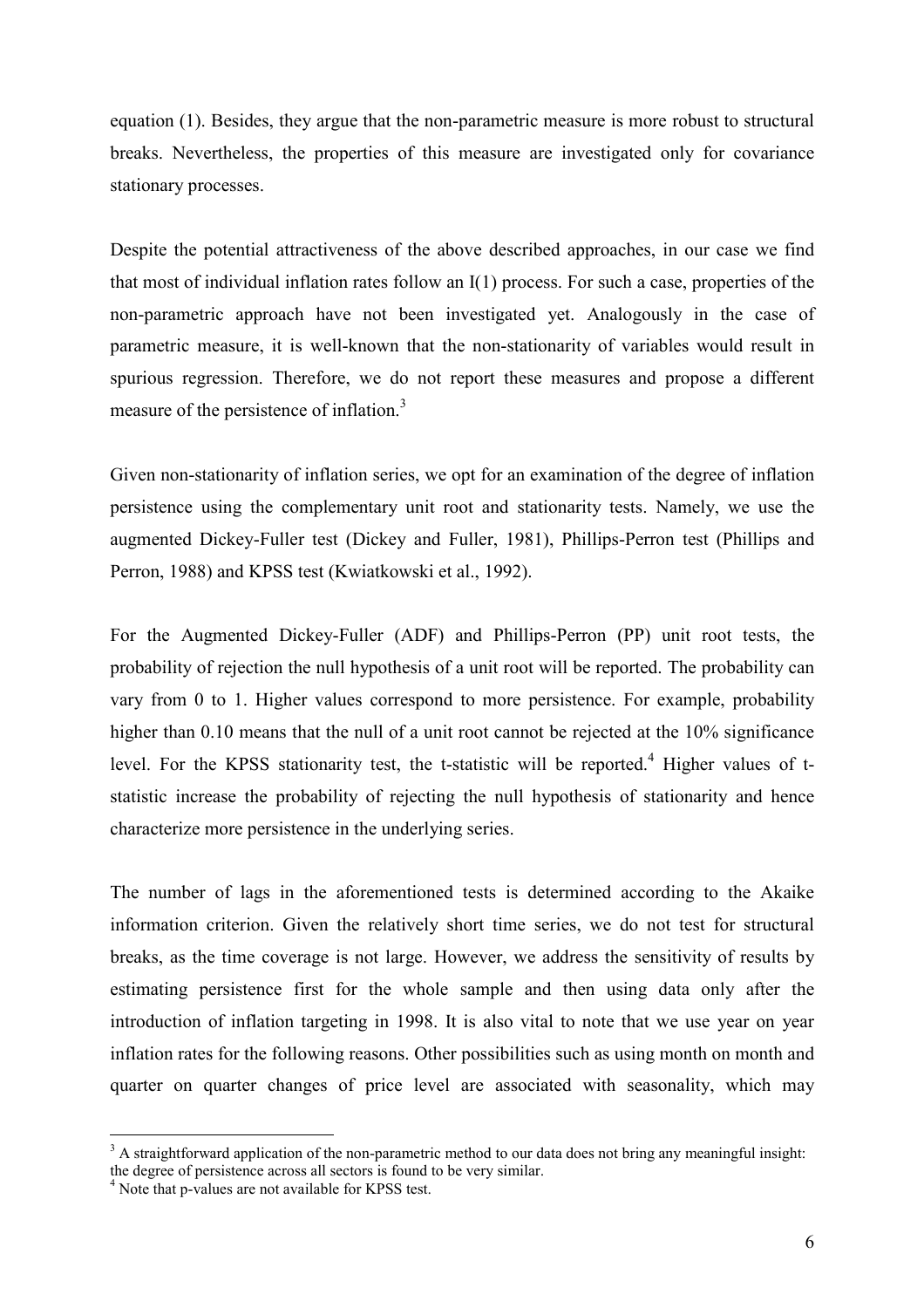contaminate true extent of persistence. Besides, these two aforementioned changes are typically not monitored by economic subjects such as households or unions. Most importantly, central banks set their inflation targets in year on year changes of price level. In addition, Aron and Muellbauer (2006) claim that year on year inflation rates also capture the dynamics of month on month inflation<sup>5</sup>.

The main research questions we want to address thus are the following:

- 1. What is the distribution of inflation persistence across the sectors in the Czech Republic? Does this distribution change over time? What is the relation between aggregate CPI inflation persistence versus that of the individual or sectoral components?
- 2. Are there any sectors with consistently greater inflation persistence (e.g. services or regulated prices)? Is there difference between inflation persistence in tradables and non-tradables? What are the determinants of inflation persistence?
- 3. Is 'persistence-weighted' core inflation a useful predictor of future headline inflation?

### 3. Data

The Czech Statistical Office distinguished 1022 narrowly defined products that entered the consumer basket between 1994 and 2005 on a monthly frequency. Nevertheless, prices of many products have not been tracked over the whole sample period. Typically, the whole consumer basket includes about 700 products at a given date. As a result, we were able to identify 413 individual products for which the underlying consumer price indexes are available for the whole period spanning from 1994:M1 to 2005:M12. The selected 413 products represent 64% of the CPI basket for the year 2005. As a benchmark, we construct sample inflation as weighted average of 413 individual price indices (year-to-year percentage changes of).

Figure 1 shows official CPI inflation and our sample inflation over 1995-2005, at monthly frequency. High similarity between the two series suggests that our sample of 413 products is fairly representative in terms of inflation dynamics. On average, annual CPI inflation in the

<sup>&</sup>lt;sup>5</sup> Nevertheless, for the purpose of sensitivity checking, we replicate our analysis on month to month inflation rates (The results are available upon request). We find that in such case inflation exhibit less persistence compared to the yearly base. Similar observation was pointed at by the Altissimo et al. (2006): the same series is found less persistent if considered in quarter on quarter changes compared to year on year changes.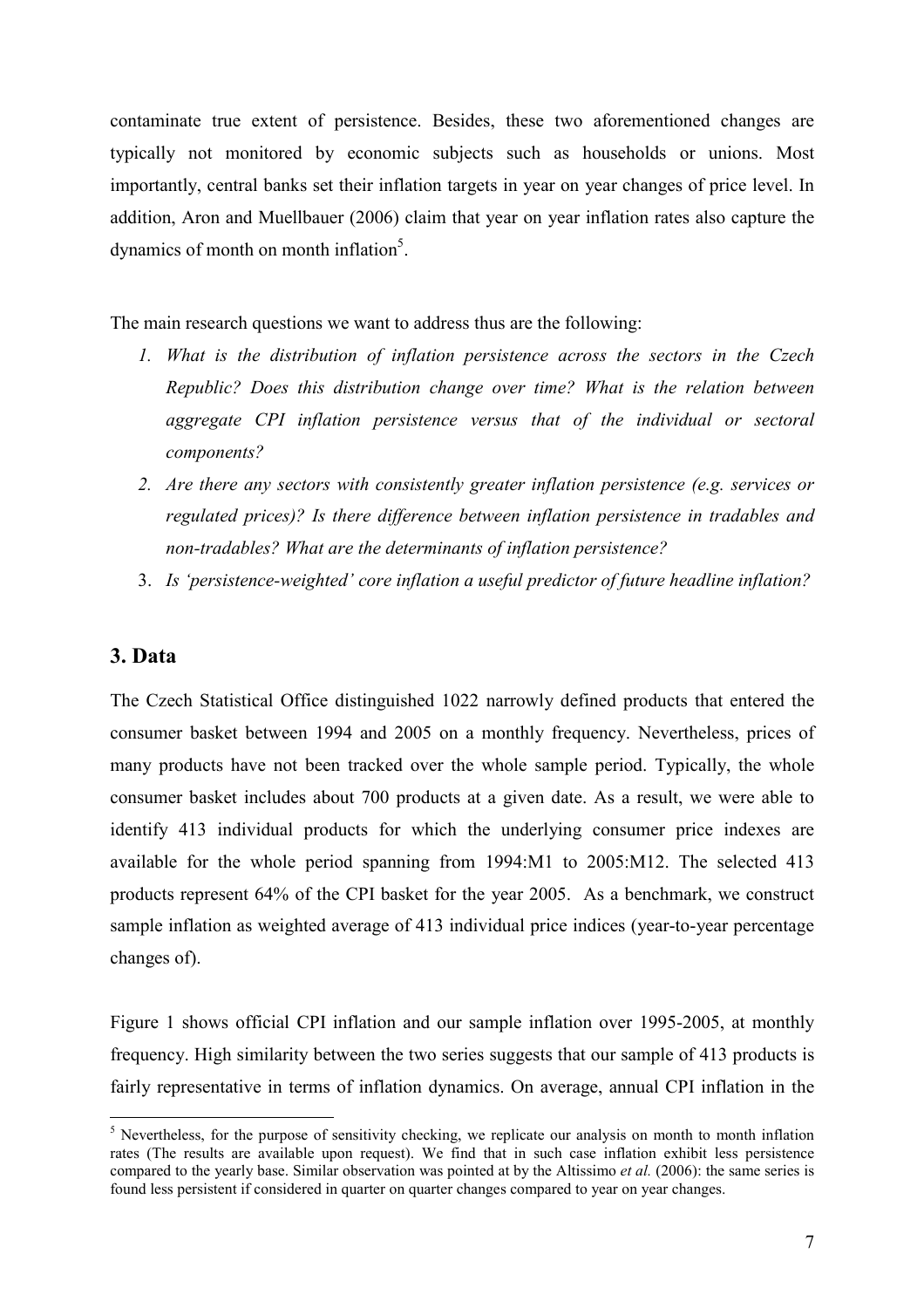Czech Republic was about 4.3% over the period 1994-2005. Prior to 1998, inflation fluctuated around 10%, while successful disinflation policy resulted in average inflation on the order of 3% during 1999-2005.



Figure 1. Official CPI inflation and sample inflation, 1995-2005

To facilitate interpretation, the individual 413 products are further grouped into several broader categories according to their characteristics (in line with Czech National Bank internal classification of products for reporting sectoral inflation rates). These are: tradables, non-tradables, durables, regulated good, services, non-regulated services, raw goods and processed goods. The products are also classified into 12 main categories according to socalled classification of individual consumption by purpose (COICOP). These categories are food and non-alcoholic beverages; alcoholic beverages and tobacco; clothing and footwear; housing, water, gas, and electricity; furnishing and maintenance of housing; health care expenses; transport; communications; leisure and culture; education; hotels, cafés, and restaurants; and miscellaneous goods and services.

## 4. Results

In the first part, we perform product-specific estimates of inflation persistence employing unit root (ADF, PP) and stationarity (KPSS) tests. Then we examine the effect of aggregation on inflation persistence and analyze whether inflation persistence changes over time. The second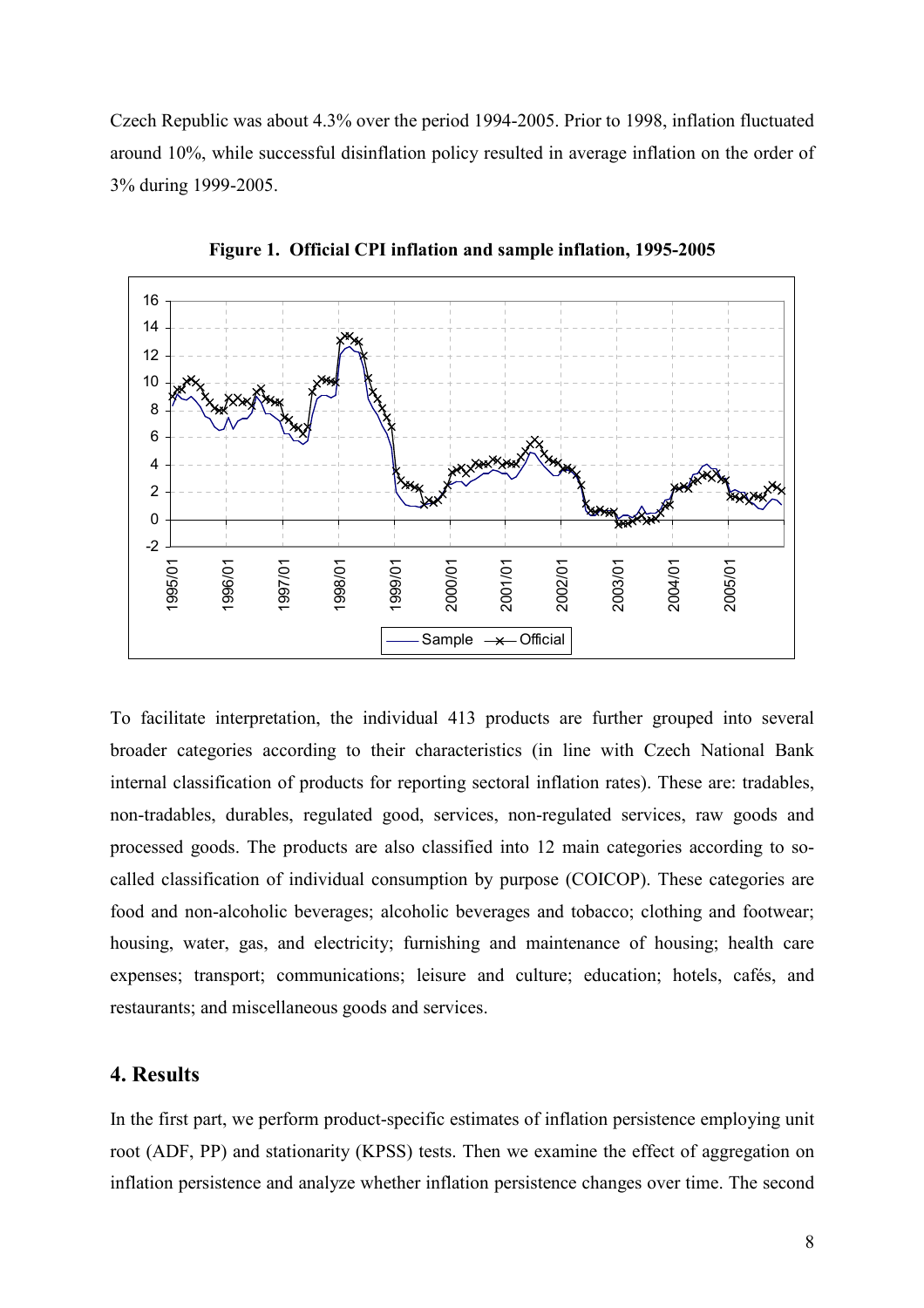part is devoted to the assessment of the determinants of inflation persistence. Finally, we evaluate the predictive ability of the persistence-weighted core inflation.

#### 4.1 Inflation Persistence Estimates

Overall distribution of inflation persistence across product categories is summarized on Figure 2 below. The degree of persistence is depicted on the horizontal axis, while the vertical axis displays the kernel density. Several stylized facts follow from Figure 2.

All three tests suggest that aggregate inflation exhibits significantly higher persistence than inflation measured on the disaggregate levels for the whole sample as well as for the 1998- 2005 sub-period<sup>6</sup> (e.g. the results of Altissimo *et al.*, 2004 and Clark, 2006 also indicate this discrepancy). Generally, there are two possible explanations for this phenomenon. First, Granger (1980) showed that the cross sectional aggregation of (even simple) time series may result in complex, often more persistent processes (i.e. aggregation bias). Tipicallly, the aggregation bias is likely to be greater, when there is large heterogeneity of product-level inflation persistence. As a result, the estimated persistence of aggregate inflation may change due to changes in sectoral heterogeneity. Second, it may also reflect that idiosyncratic shocks vanish due to aggregation.

One can also observe a noticeable reduction in overall CPI inflation persistence for the subperiod period 1998-2005, while sample aggregate inflation persistence has decreased rather marginally (see the lower part of Figure 2). We find that it was the persistence of tradables (especially durable goods) inflation rather than those of non-tradables that declined after the adoption of inflation targeting.

 $\overline{a}$ <sup>6</sup> The results are valid regardless whether the sample aggregate inflation is constructed using the mean, weighted mean or the median.The gap between aggregate inflation and the disaggregate components average is different from zero at the 1% significance level, as suggested by the t-test. However, this significance may be overestimated since the conventional t-test is applied to the test statistics, not to the raw data.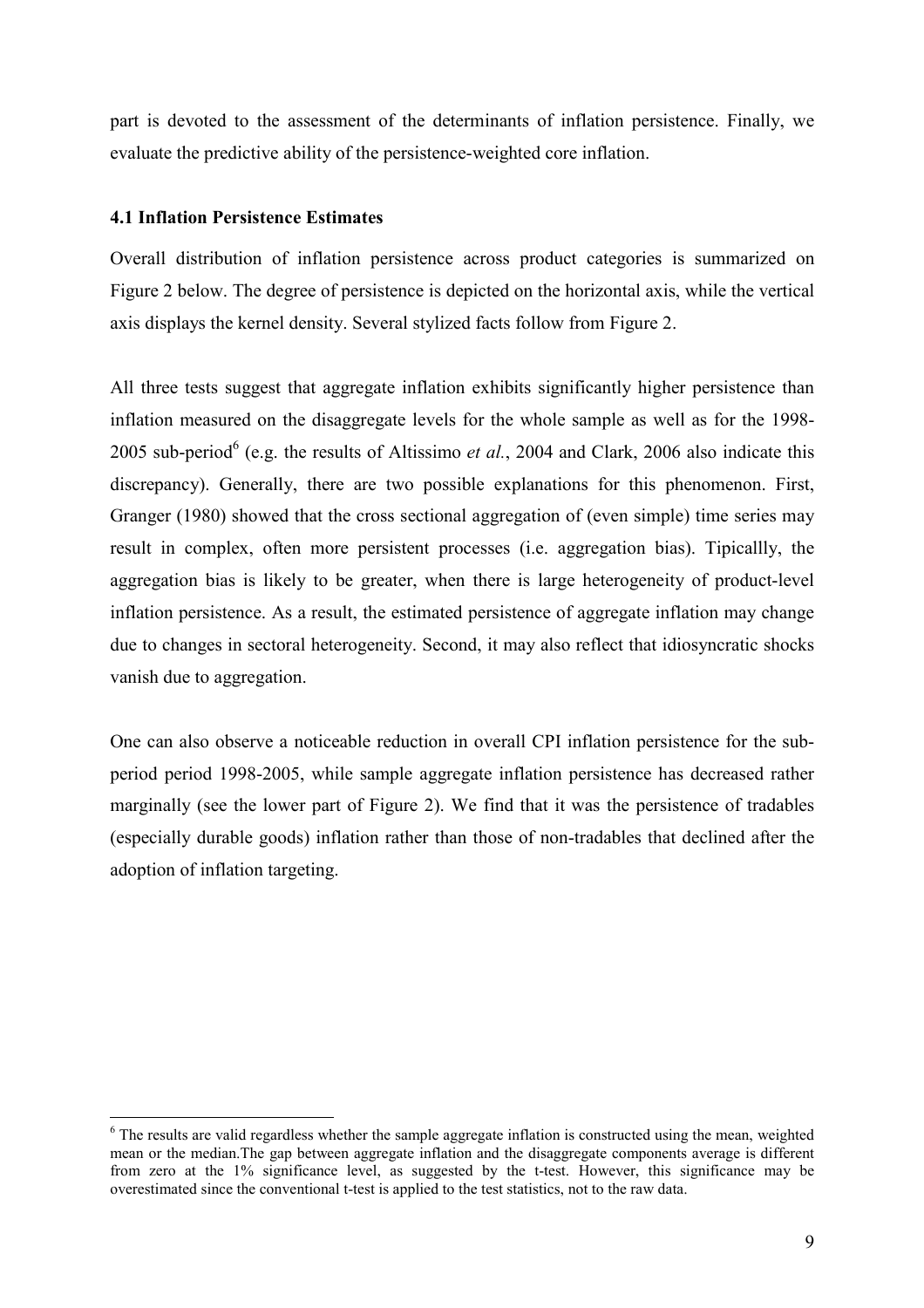

Figure 2. Distribution of inflation persistence across 413 products and aggregation bias

Notes: Vertical bold lines denote persistence of aggregate CPI inflation; simple vertical lines represent a mean of disaggregate inflation persistence. Horizontal axis characterizes the level of inflation persistence (higher values mean more persistence). For all displayed measures of persistence, higher values mean more persistent inflation. For the ADF and PP unit root tests, the probability of rejection the null hypothesis of a unit root is reported. The probability can vary from 0 to 1. Higher values correspond to more persistence. For example, probability higher than 0.10 means that the null of a unit root cannot be rejected at the 10% significance level. Standard deviations are shown in parentheses. For the KPSS stationarity test, the t-statistic is reported. Higher values of t-statistic increase the probability of rejection the null hypothesis of stationarity and hence characterize more persistence in the underlying series.

Similar evidence of aggregation bias is observed when comparing inflation persistence for aggregate CPI and nine sectors (see Table 1 and Table 2). Overall, the results in Table 1 and 2 indicate that inflation persistence in the Czech Republic is much higher compared to the Eurozone members. While for Western European countries there are relatively few cases of pure I(1) process on sectoral and even aggregate levels (European Central Bank, 2005), and while the results of stationarity and unit root tests are often inconclusive<sup>7</sup> (Gadea and Mayoral, 2006), the results for the Czech Republic are much more clear-cut. Czech inflation follows a unit root process for most of the sectors. Moreover, in the Czech case the results of unit root and stationarity tests are quite similar on the sectoral level (test performance on the product level is assessed in the next paragraph). For example, considering the period from

 $\overline{a}$ 

 $<sup>7</sup>$  In other words, Gadea and Mayoral find that many sectoral inflation series are fractionally integrated, i.e.</sup> follow a process between  $I(0)$  and  $I(1)$ .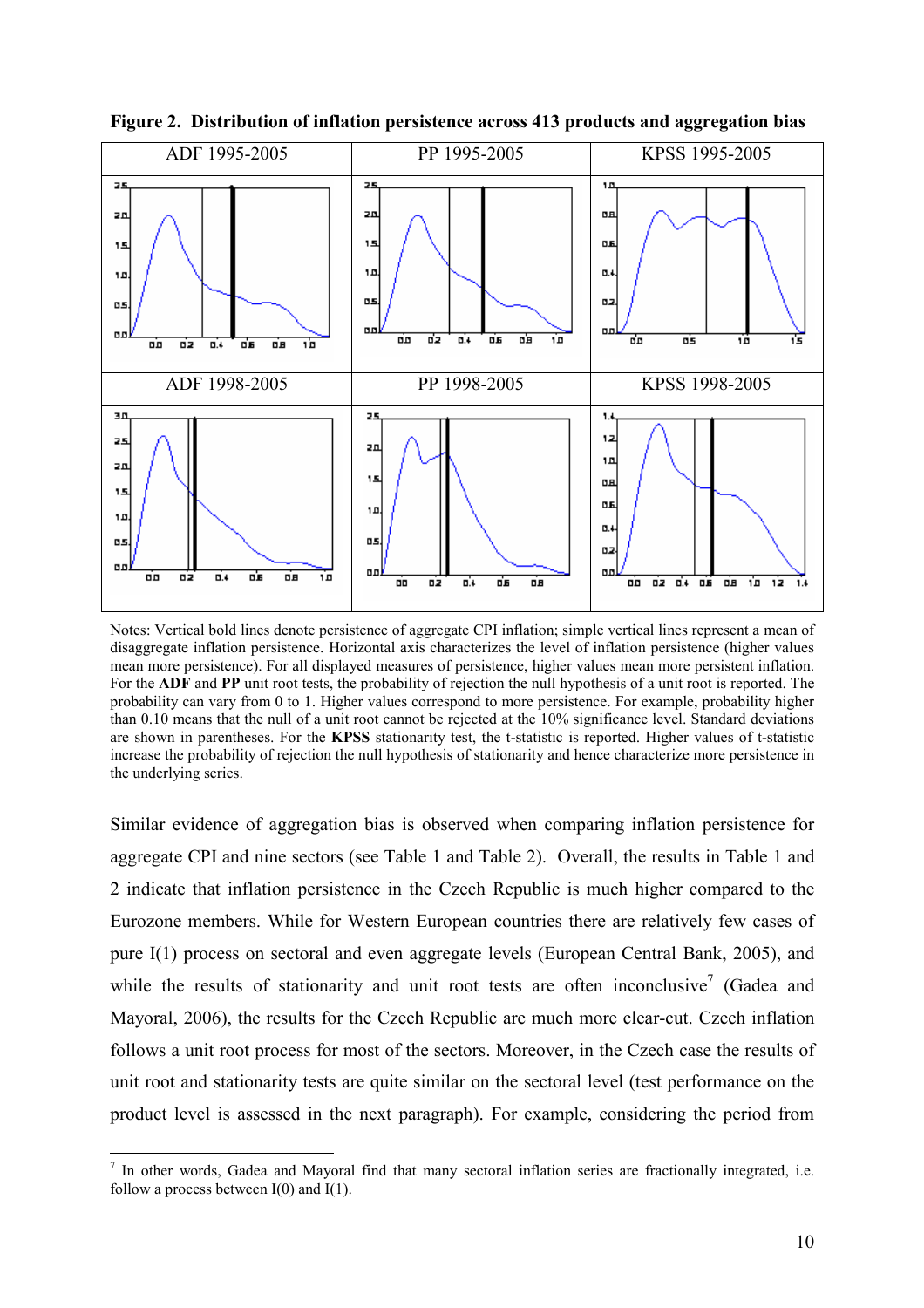1995 to 2005 (Table 1), the results of unit root and stationarity tests give the same picture: 10 out of 11 sectors exhibit a unit root process at the 10% significance level; raw goods (line 8) is the only sector which is stationary at the 10% level, as supported by both unit root (ADF/PP) and stationarity (KPSS) tests. This similarity between unit root tests and stationarity test gives strong support for I(1) behaviour of sectoral inflation. Note that these results are obtained assuming no trend in inflation. Incorporation of time trend in inflation dynamics (e.g. accounting for the inflation target) could be further investigated.

| Sector                 | No. of   | Sample  | Measures of persistence |            |                               |  |  |
|------------------------|----------|---------|-------------------------|------------|-------------------------------|--|--|
|                        | products | weights | ADF                     | <b>PP</b>  | <b>KPSS</b>                   |  |  |
| Tradables              | 314      | 0.61    | 0.31(0.29)              | 0.31(0.27) | $0.69^{**} (0.39)$            |  |  |
| Non-tradables          | 99       | 0.39    | 0.24(0.21)              | 0.22(0.20) | $0.55***(0.30)$               |  |  |
| Services               | 94       | 0.39    | 0.24(0.22)              | 0.22(0.20) | $0.56^{**} (0.30)$            |  |  |
| Non-regulated services | 71       | 0.28    | 0.24(0.21)              | 0.22(0.19) | $0.57^{**}$ (0.30)            |  |  |
| Regulated              | 28       | 0.11    | 0.23(0.21)              | 0.23(0.20) | $\overline{0.51}^{**}$ (0.29) |  |  |
| Durables               | 174      | 0.37    | 0.43(0.29)              | 0.42(0.28) | $0.88***$<br>(0.34)           |  |  |
| Non-durables           | 158      | 0.44    | 0.14(0.18)              | 0.16(0.16) | $0.44^*(0.29)$                |  |  |
| Raw goods              | 42       | 0.11    | 0.07(0.13)              | 0.09(0.11) | 0.24(0.19)                    |  |  |
| Processed              | 371      | 0.89    | 0.32(0.28)              | 0.31(0.26) | $0.70^{**}$ (0.36)            |  |  |
| Total product level    | 41       |         | 0.29(0.28)              | 0.29(0.26) | $\overline{0.66}^{**}(0.38)$  |  |  |
| Aggregate inflation    |          |         | 0.48                    | 0.49       | $1.03***$                     |  |  |

Table 1. Inflation persistence, yearly inflation, 1995-2005 (132 obs.)

Notes: Durables do not include regulated prices, while processed goods include it. For all displayed measures of persistence, higher values mean more persistent inflation. For the ADF and PP unit root tests, the probability of rejection the null hypothesis of a unit root is reported. The probability can vary from 0 to 1. Higher values correspond to more persistence. For example, probability higher than 0.10 means that the null of a unit root cannot be rejected at the 10% significance level. Standard deviations are shown in parentheses. For the KPSS stationarity test, the t-statistic is reported. Higher values of t-statistic increase the probability of rejection the null hypothesis of stationarity and hence characterize more persistence in the underlying series. \*, \*\*, and \*\*\* denote the 10%, 5% and 1% asymptotical significance levels for rejection of the stationarity hypothesis. Standard deviations are shown in parentheses.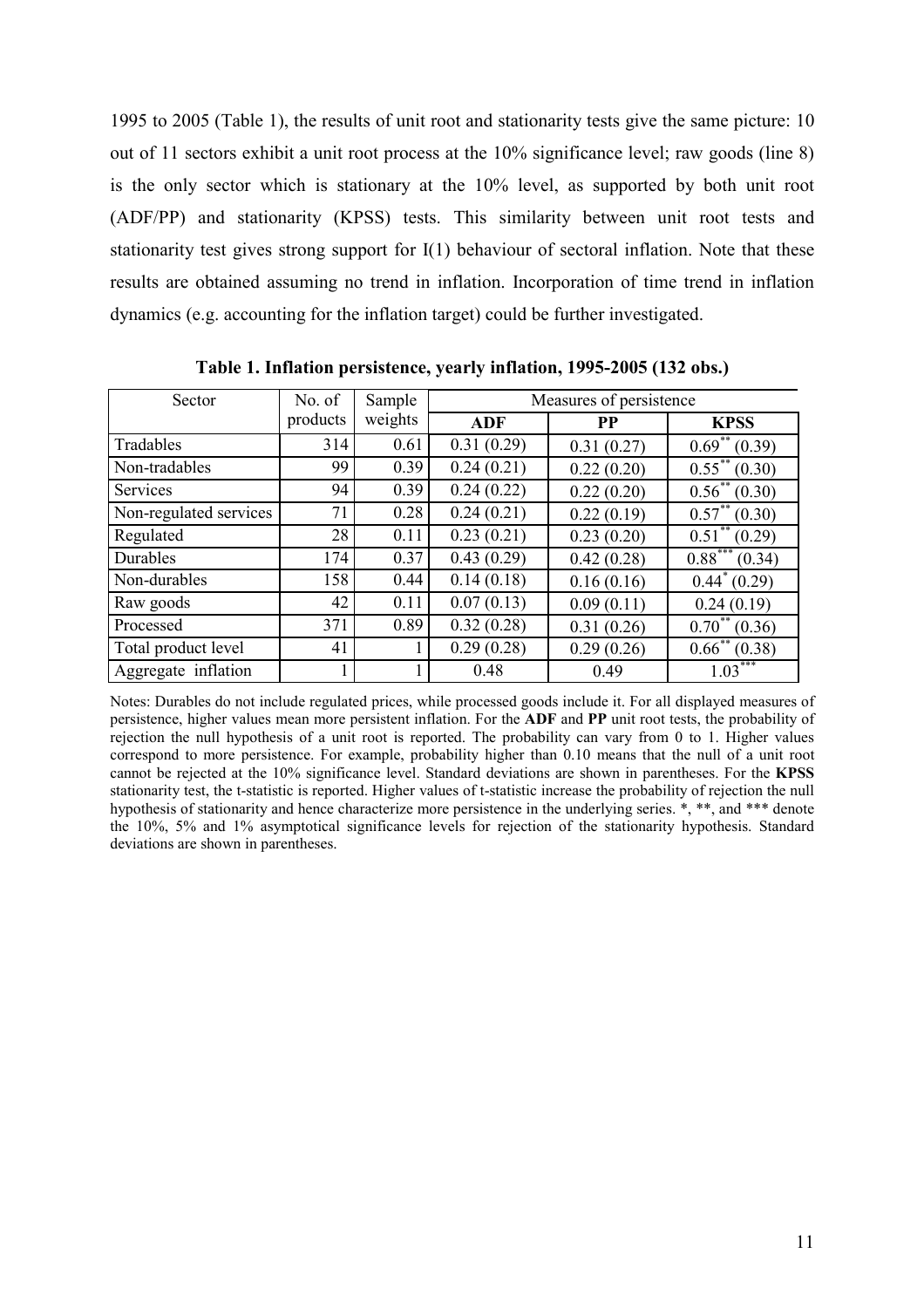| Sector           | No. of   | Sample  | Measures of persistence |            |                               |  |  |
|------------------|----------|---------|-------------------------|------------|-------------------------------|--|--|
|                  | products | weights | <b>ADF</b>              | <b>PP</b>  | <b>KPSS</b>                   |  |  |
| Tradables        | 314      | 0.61    | 0.20(0.21)              | 0.23(0.19) | $0.51$ <sup>**</sup> (0.34)   |  |  |
| Non-tradables    | 99       | 0.39    | 0.23(0.20)              | 0.23(0.17) | $0.46^*(0.29)$                |  |  |
| Services         | 94       | 0.39    | 0.25(0.20)              | 0.23(0.17) | $\overline{0.47}^{**}$ (0.29) |  |  |
| Non-reg. serv.   | 71       | 0.28    | 0.28(0.19)              | 0.26(0.16) | $\overline{0.47}^{**}$ (0.27) |  |  |
| Regulated        | 28       | 0.11    | 0.12(0.16)              | 0.13(0.16) | $0.46^*(0.32)$                |  |  |
| Durables         | 174      | 0.37    | 0.25(0.24)              | 0.26(0.23) | $\overline{0.69^{**}(0.32)}$  |  |  |
| Non-durables     | 158      | 0.44    | 0.18(0.15)              | 0.21(0.13) | 0.28(0.20)                    |  |  |
| Raw goods        | 42       | 0.11    | 0.12(0.14)              | 0.15(0.13) | 0.16(0.12)                    |  |  |
| Processed        | 371      | 0.89    | 0.22(0.21)              | 0.24(0.19) | $\overline{0.54^{**}(0.33)}$  |  |  |
| Total prod. lev. | 413      |         | 0.21(0.20)              | 0.23(0.19) | $0.50^{**}$ (0.33)            |  |  |
| Aggr. inflation  |          |         | 0.26                    | 0.27       | $0.63***$                     |  |  |

Table 2. Inflation persistence, yearly inflation, 1998-2005 (96 obs.)

Notes: as for Table 1.

In addition, both inflation persistence and dispersion have decreased for the post-1998 period, when inflation targeting regime was adopted. Vega and Winkelried (2005) find that inflation targeting helps in reducing the volatility of inflation, however the effect on inflation persistence is rather ambiguous. On the other hand, the results of Levin et al. (2004) indicate that inflation targeters exhibit smaller inflation persistence. In this regard, while we find that there are 319 categories out of 413, for which we cannot reject the null of unit root based on ADF test in the 1995-2005 sample at the 5% significance level, there are 300 respective categories in 1998-2005 (note that for the PP test these are 338 and 322 categories, respectively). In case of the KPSS test, we reject the null of stationarity at the 5% significance level for 270 categories over 1995-2005 and 207 categories for 1998-2005, respectively. These results suggest that inflation persistence may be somewhat lower after the adoption of inflation targeting regime in 1998, however this should be taken with caution, as the power of the tests may decrease for the shorter sample.

On the three-digit product level, a link between various tests is illustrated in Figure A1 in the Appendix. P-values of the ADF and PP tests are closely related, the corresponding correlation coefficient is equal 0.94 for 1995-2005 and 0.87 for 1998-2005. Correlation between unit-root tests and the KPSS test for stationarity is fairly high (0.63-0.67) for 1995-2005, and much lower (0.31) for 1998-2005. Such a difference over the two periods may be due to the following reasons. First, as the number of observations decrease, tests loose their power to reject the null hypothesis – that of a  $I(1)$  process for the ADF/PP tests, and of  $I(0)$  process in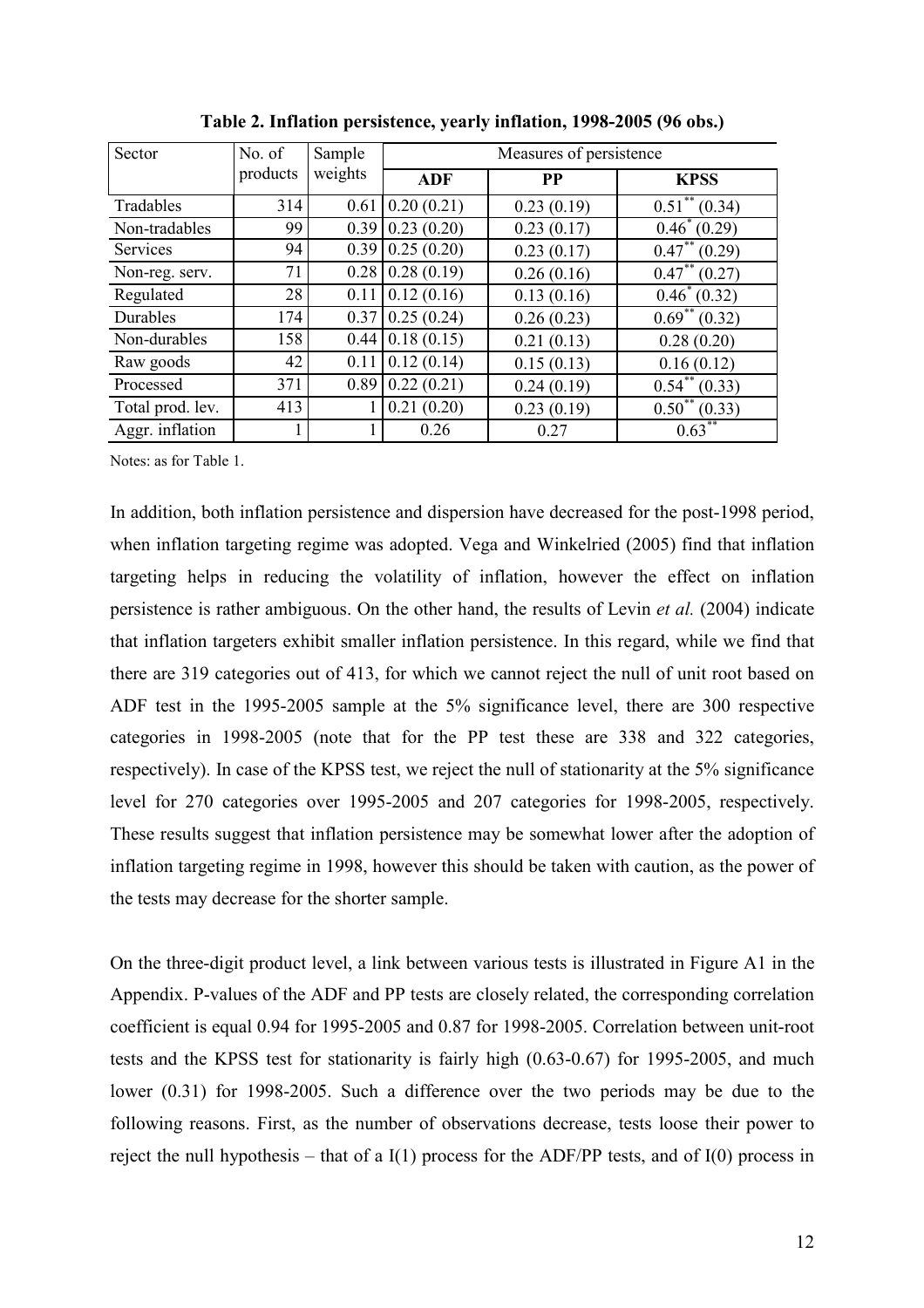case of the KPPS. Second, as inflation itself has decreased over time, it becomes more difficult to distinguish whether the series follow an  $I(0)$  or  $I(1)$  process; the series may become fractionally integrated, as it is the case for disaggregate inflation in West European countries (see Gadea and Mayoral, 2006). In other words, rising differences between unit root and stationarity tests may capture the effect of structural changes in the Czech Republic.

#### 4.2 Explaining inflation persistence

Once the disaggregate estimates of inflation persistence are obtained, we put them to the test whether there are any significant determinants. In particular, we analyze the ability of product characteristics to explain the variation in persistence across 413 individual products. In addition, we put to a test so-called "service inflation persistence puzzle": Several studies have uncovered that (labor-intensive) services that are typically not subject to international competition, surprisingly display smaller persistence than goods (see e.g. Altissimo et al., 2004, Clark, 2006, and Coricelli and Horvath, 2006). Thus, our results will add a piece of evidence on this "service inflation persistence puzzle".

One hypothesis to explain a variation in inflation persistence is that it differs across sectors. Concerning sectoral categories, raw goods indeed demonstrate the lowest inflation persistence (and the lowest dispersion) among ten sectors considered. Non-durables are the second category with the lowest persistence and dispersion of inflation. Apart from aggregate inflation, sectors with the highest inflation persistence (and also dispersion) are durables, followed by processed goods and tradables.

It is interesting to note that services are typically non-tradable and more labor-intensive, i.e. their prices are set in a less competitive environment than as for goods. Naturally, incentives for price revision for services should then be weaker and thus the convergence to frictionless equilibrium slower. Consequently, one would expect that services prices should display greater inertia. However, our results as well as empirical evidence do not support for this reasoning. We find that inflation in services exhibits lower persistence, although for the post-1998 period this difference diminishes and becomes sensitive to the choice of the test. Similarly, Clark (2006) for the U.S. as well as Coricelli and Horvath (2006) for Slovakia report smaller inflation persistence in services than for manufacturing using micro level data.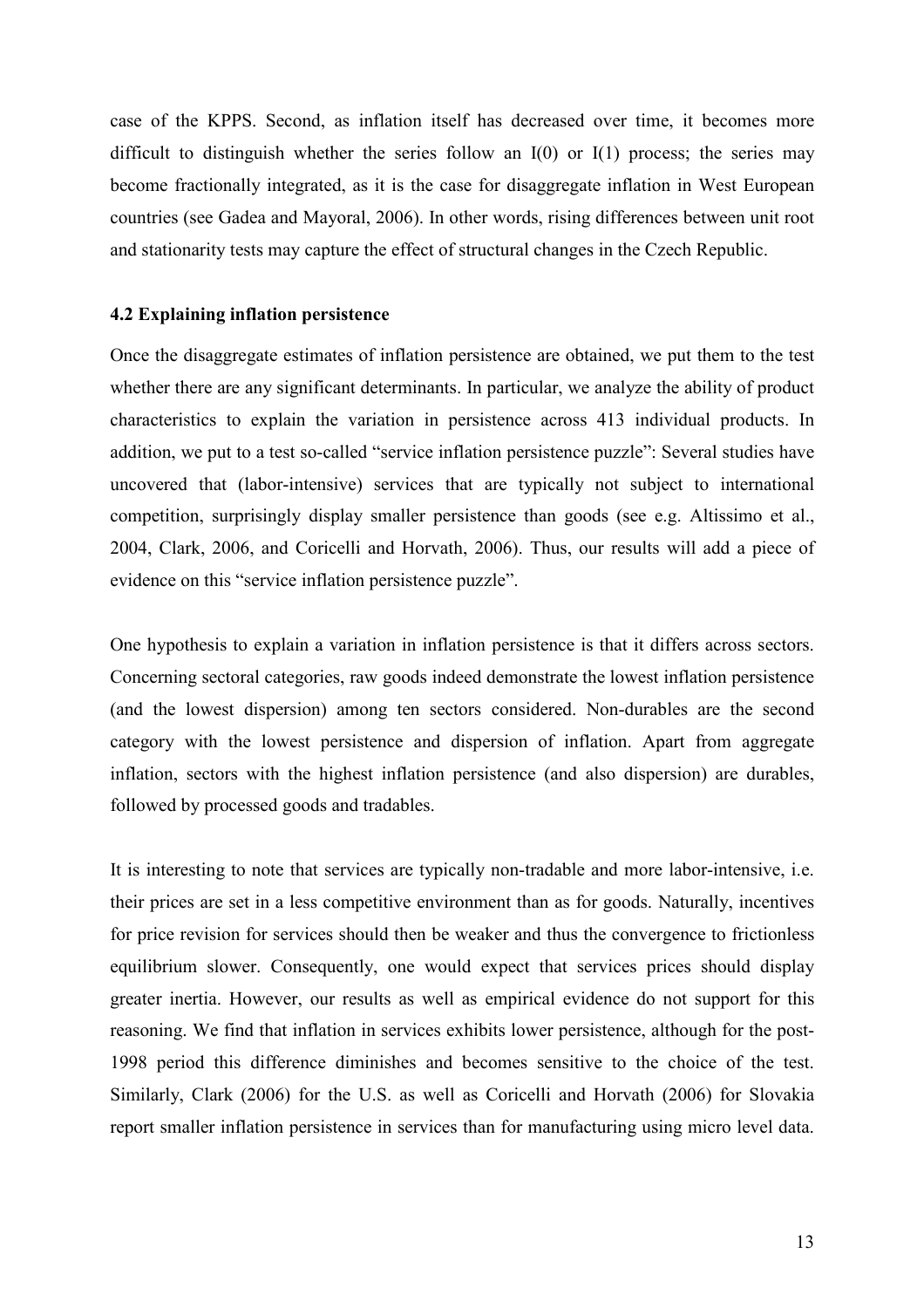Lunnemann and Matha (2004) find that in about 5 out of 15 EU countries the persistence in services inflation is smaller than the respective persistence of overall HICP.

In this regard, Coricelli and Horvath (2006) propose an explanation for the finding that services inflation is often found to exhibit smaller persistence than goods. Typically, it is assumed that higher competition increases the incentives for price revisions and the market has a tendency to adjust faster. On the other hand, Calvo (2000) shows that greater degree of competition may increase the inertia, rather than decrease it. This is because when markets are highly competitive, it is more likely that individual prices will not diverge a lot from the average (firms "follow the pack"), otherwise it would push the firm out of market. In other words, the degree of strategic complementarity among price setters increases with higher competition and individual pricing decisions will be more affected by the average strategy in the market. Consequently, greater competition reduces price dispersion; however, it does not have to decrease persistence.

Next, we study to what extent we are able to explain the cross-sectional variation in inflation persistence by price dispersion controlling for product characteristics. Price dispersion can be interpreted as the measure of market competition. Consequently, this allows us to test if competition is indeed negatively related to inflation persistence. We measure price dispersion as the standard deviation of price indexes within an individual COICOP category normalized to one at the initial period. The resulting COICOP-specific measure of price dispersion is obtained by averaging the standard deviations over time.

First, simple pair-wise correlations are illustrated in Table 3. Particularly strong correlations are detected for the categories of durables and raw goods followed by non-regulated services, and regulated products. We also find a significantly negative correlation between our measure of price dispersion and inflation persistence. This is robust to a measure of inflation persistence as well as sample period.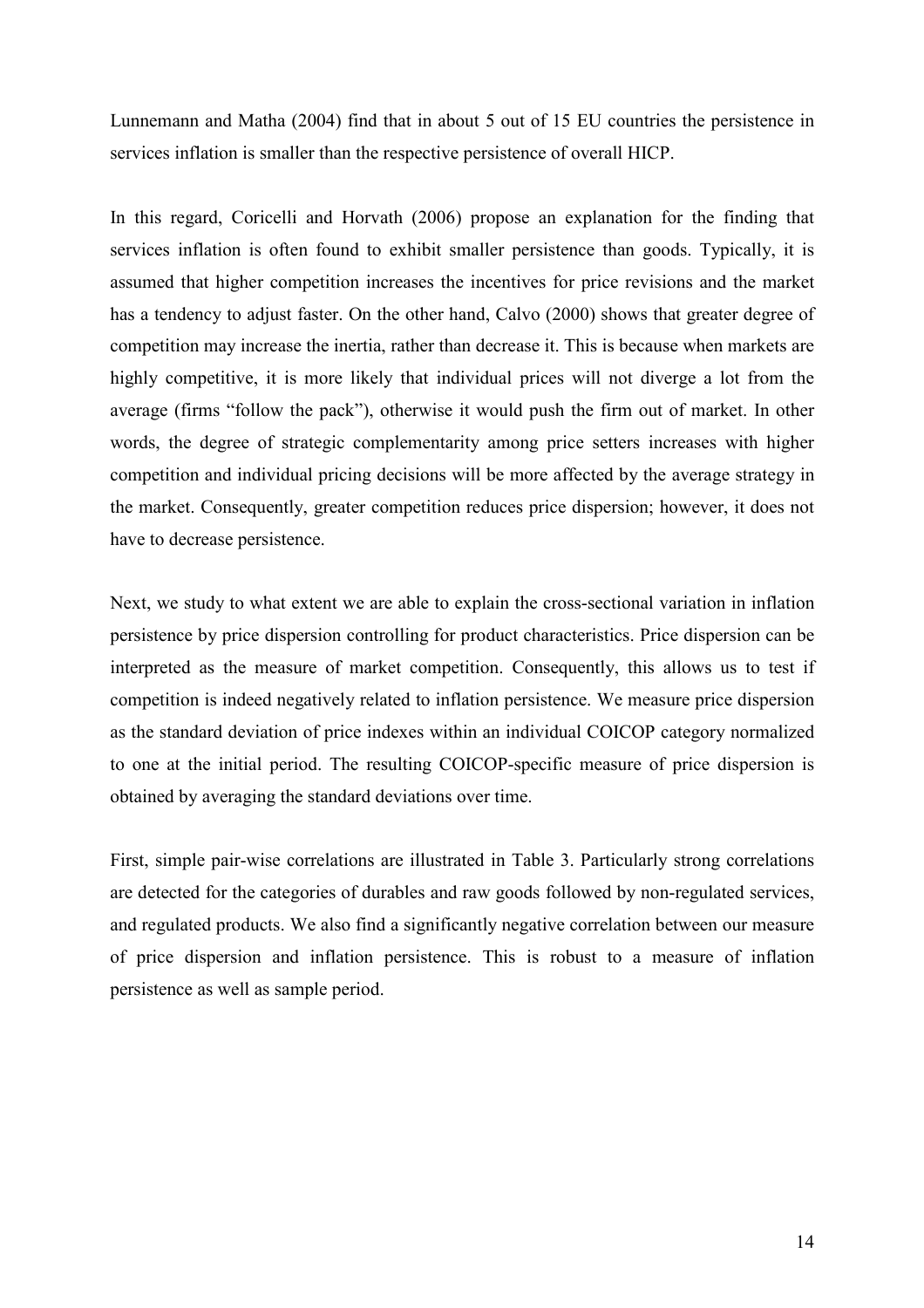|                          | 1995-2005 |           |             | 1998-2005 |           |             |
|--------------------------|-----------|-----------|-------------|-----------|-----------|-------------|
|                          | ADF       | <b>PP</b> | <b>KPSS</b> | ADF       | <b>PP</b> | <b>KPSS</b> |
| Price dispersion         | $-0.26$   | $-0.28$   | $-0.32$     | $-0.08$   | $-0.09$   | $-0.27$     |
| <b>Durables</b>          | 0.43      | 0.44      | 0.50        | 0.15      | 0.14      | 0.49        |
| Goods                    | 0.09      | 0.13      | 0.13        | $-0.09$   | 0.00      | 0.04        |
| Non-Durables             | $-0.43$   | $-0.40$   | $-0.46$     | 0.07      | 0.00      | $-0.06$     |
| Non-Tradables            | $-0.10$   | $-0.15$   | $-0.15$     | $-0.14$   | $-0.09$   | $-0.52$     |
| Processed goods          | 0.27      | 0.27      | 0.37        | 0.15      | 0.14      | 0.35        |
| Raw goods                | $-0.27$   | $-0.27$   | $-0.37$     | $-0.15$   | $-0.14$   | $-0.35$     |
| Regulated products       | $-0.06$   | $-0.05$   | $-0.09$     | $-0.12$   | $-0.13$   | $-0.02$     |
| <b>Services</b>          | $-0.09$   | $-0.13$   | $-0.13$     | 0.09      | 0.00      | $-0.04$     |
| Services – non regulated | $-0.08$   | $-0.13$   | $-0.11$     | 0.15      | 0.08      | $-0.05$     |
| Tradables                | 0.10      | 0.15      | 0.15        | $-0.07$   | 0.00      | 0.06        |

Table 3. Correlation matrix – Inflation persistence and product characteristics

Note: Correlation coefficients greater that 0.08 in absolute terms are significant at 5% level.

Next, we present our results on determinants of inflation persistence in Table 4. The results suggest that greater price dispersion, a measure of competition, is associated with smaller inflation persistence. We report both OLS and GMM estimates to check the robustness of the results. While OLS may be subject to endogeneity bias, GMM is known that it may give the biased results for a smaller sample. Next, we also control for the product characteristics (two products with high correlation with inflation persistence) and present the results for two sample periods. We utilise here the KPSS test based estimates of inflation persistence. The results using ADF and PP tests to measure the inflation persistence are presented in Table A.2 in the Appendix. Appendix also contains Table A.1, where we study the impact of product characteristics on inflation persistence. We find that raw goods exhibits smaller inflation persistence, while durables display significantly greater persistence. There is rather weak evidence that inflation in services sector exhibit smaller persistence.

|                          | 1995-2005   |             |             | 1998-2005   |             |             |
|--------------------------|-------------|-------------|-------------|-------------|-------------|-------------|
|                          | <b>KPSS</b> | <b>KPSS</b> | <b>KPSS</b> | <b>KPSS</b> | <b>KPSS</b> | <b>KPSS</b> |
| Price dispersion         | $-1.25***$  | $-1.25***$  | $-213***$   | $-0.91***$  | $-3.91***$  | $-1.45***$  |
|                          | (0.18)      | (0.55)      | (0.58)      | (0.17)      | (0.74)      | (0.54)      |
| Non-durables             |             |             | $-0.24***$  |             |             | $-0.27***$  |
|                          |             |             | (0.06)      |             |             | (0.05)      |
| Raw                      |             |             | $-0.27***$  |             |             | $-0.17***$  |
|                          |             |             | (0.09)      |             |             | (0.06)      |
|                          |             |             |             |             |             |             |
| Adj. R-squared           | 0.11        |             |             | 0.07        |             |             |
| <b>Estimation method</b> | <b>OLS</b>  | <b>GMM</b>  | <b>GMM</b>  | <b>OLS</b>  | <b>GMM</b>  | <b>GMM</b>  |
| Sargan test (p-value)    |             | 0.1         | 0.1(0.75)   | ---         | 0.2(0.65)   | 0.9(0.33)   |
| <b>Observations</b>      | 413         | 413         | 413         | 413         | 413         | 413         |

Table 4 – Determinants of inflation persistence

Note: Heteroscedasticity robust standard errors are shown in parentheses. The list of instruments for price dispersion is as follows: non-regulated services and regulated prices dummies.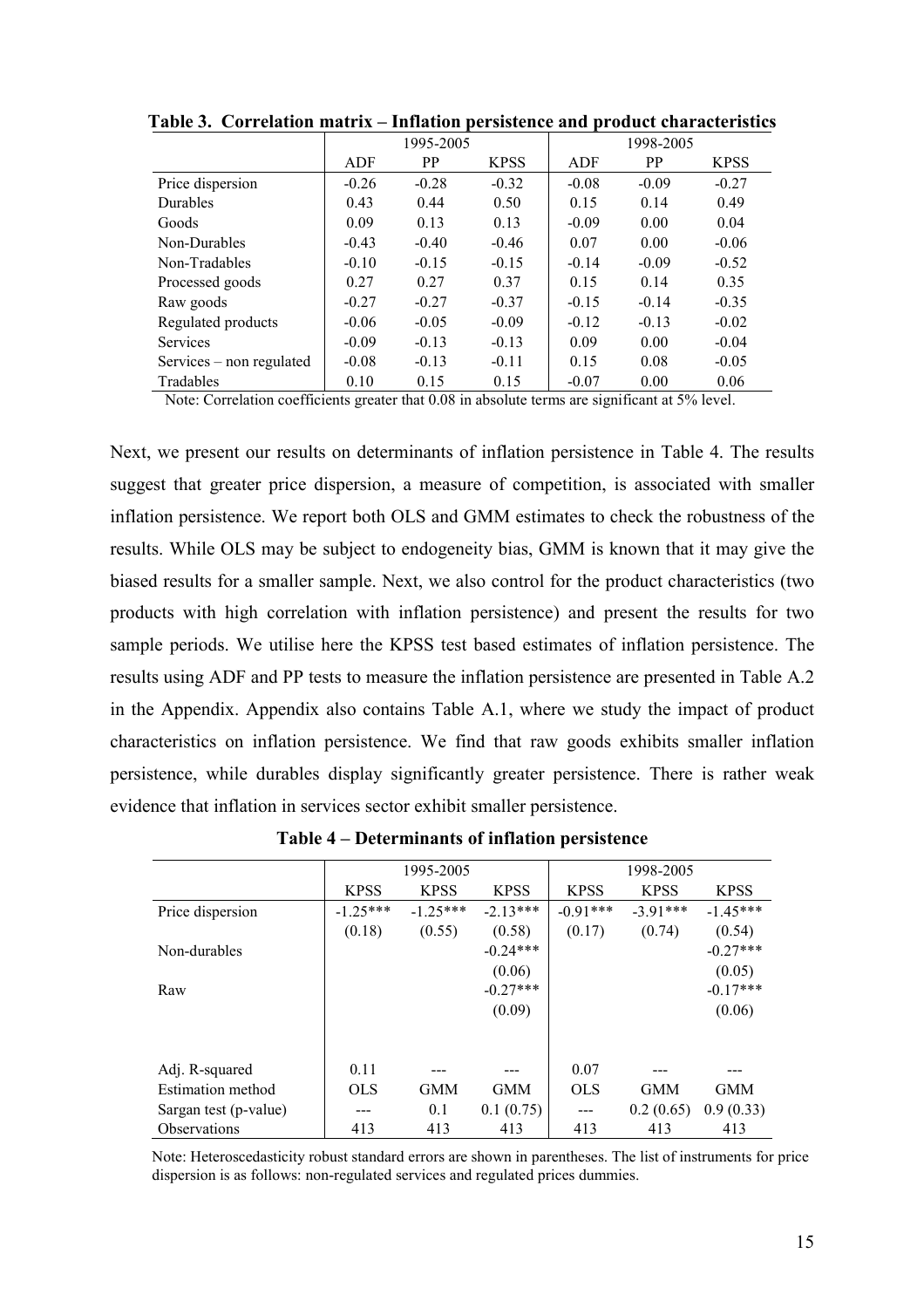To support further our results that competition is likely to be negatively related to inflation persistence, we present the determinants of price dispersion. Here we expect that nontradables, as they are not subject to international competition, will exhibit greater price dispersion. Controlling for other product characteristics, the results in Table 5 indicate that the degree of non-tradability of product, as captured by the services dummy, is positively linked to price dispersion.

| Services - no regulated | $0.06***$ | $0.07***$ | $0.08***$ |
|-------------------------|-----------|-----------|-----------|
|                         | (0.01)    | (0.01)    | (0.01)    |
| Non-durables            |           |           | $0.04***$ |
|                         |           |           | (0.01)    |
| Raw                     |           | $0.03***$ | $0.03***$ |
|                         |           | (0.01)    | (0.01)    |
| Regulated               |           |           | $0.16***$ |
|                         |           |           | (0.02)    |
|                         |           |           |           |
| Adj. R-squared          | 0.06      | 0.06      | 0.22      |
| Estimation method       | OL S      | OLS       | OL S      |
| Sargan test (p-value)   |           |           |           |
| Observations            | 413       | 413       | 413       |

Table 5 – Determinants of price dispersion

Note: Heteroscedasticity robust standard errors are shown in parentheses.

#### 4.3 Predictive ability of persistence weighted core inflation

In order to improve inflation forecasts, there has been developed a number of core inflation measures to capture underlying inflation trends. Generally, the measures remove or reweigh the most volatile categories of inflation such as energy prices. Smith (2004) notes that core inflation measures typically exploit cross-sectional information, while time-series information has been much less noted. In line with this, we construct a measure of core inflation,  $I_t^{core}$ , based on product-level inflation rates persistence giving a greater weight to categories exhibiting greater persistence and examine its predictive ability in comparison to other measures of core inflation as well as various inflation forecasts. Our persistence-weighted core inflation,  $\pi_i^{core,PW}$  $\pi_t^{\text{core,PW}}$ , is based on Cutler (2001) and is constructed as follows:

$$
\pi_t^{core,PW} = \sum_{i=1}^{413} \theta_i \Delta p_{t,i}
$$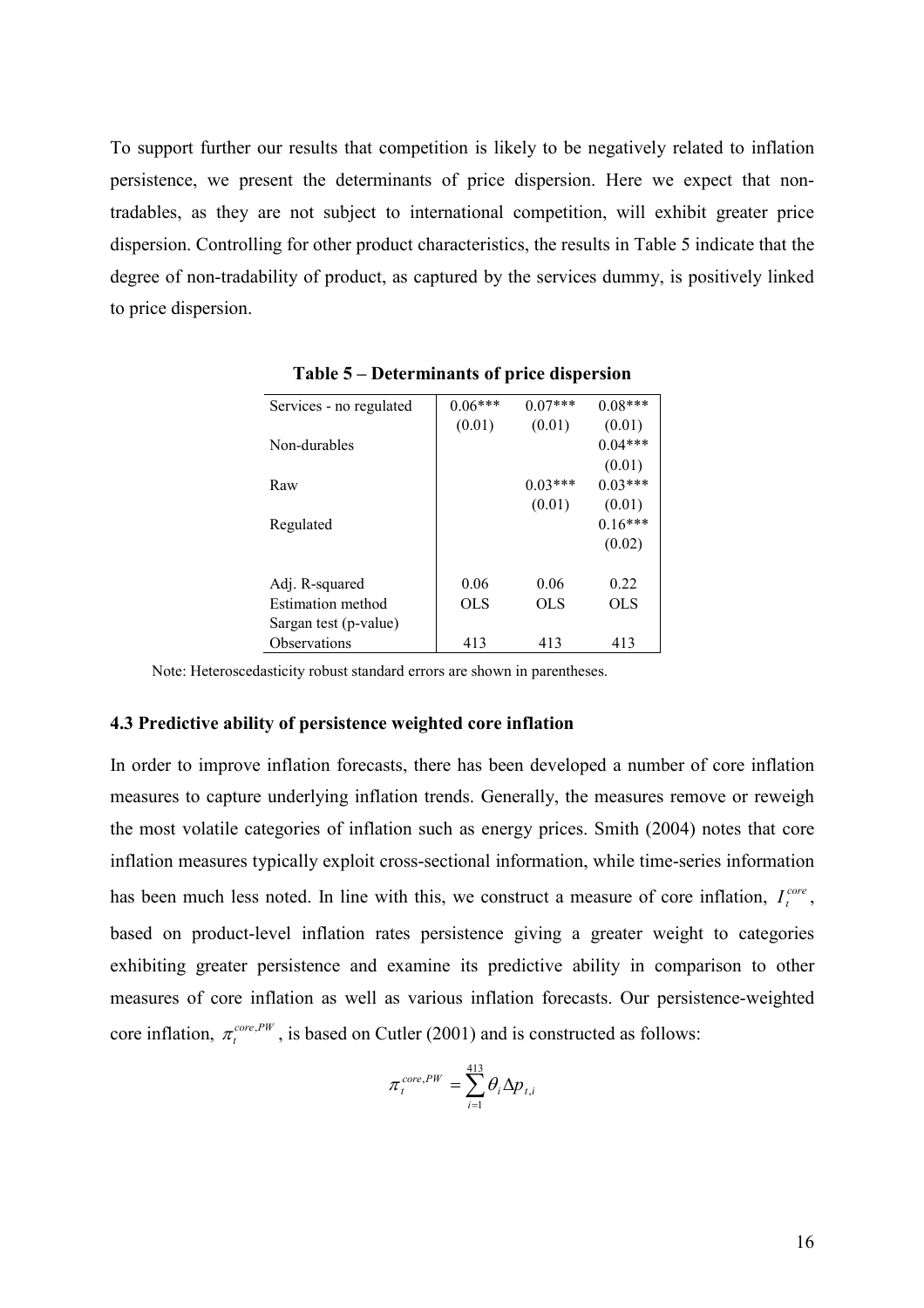where  $\theta_i$  denotes i-th product inflation persistence (normalized such that  $\sum \theta_i = 1$ 413  $\sum_{i=1} \theta_i =$  $\theta_i = 1$ <sup>8</sup> and  $\Delta p_{i,i}$  is i-th product yearly inflation rate in time t. As an alternative indicator, we combine information on the persistence of individual product,  $\theta_i$ , and the weight of a given product in CPI basket in the following way,

$$
\pi_i^{core,PEW} = \sum_{i=1}^{413} \xi_i \Delta p_{t,i}
$$

where  $\xi_i$  is the simple average of  $\theta_i$  –individual inflation persistence– and  $w_i$  is the sample weight of i-th product in the CPI basket, when  $\theta_i$  and  $w_i$  is normalized such that  $\sum \theta_i = 1$ 413  $\sum_{i=1} \theta_i =$  $\theta_{_{i}}$ 413

and  $\sum w_i = 1$  $\sum_{i=1} w_i =$  $w_i = 1$ . Consequently, we label  $\pi_t^{\text{core,PEW}}$  $\pi_t^{\text{core,PEW}}$  as the persistence expenditure weighted core inflation.

We will undertake a simple exercise here to evaluate the predictive ability of persistence weighted core inflation vis-à-vis other (core) inflation measures. Namely, we compare it with net inflation, median net inflation (median net individual inflation rate), and so-called adjusted inflation (net inflation minus food, beverages and tobacco) over the horizon of 6, 12 and 18 months. The mean square error (MSE) will be used to measure the forecast quality:

$$
MSE = 1/T \sum_{t=1}^{T} \left( \prod_{t+h}^{CPI} - \prod_{t}^{CORE,i} \right)^2,
$$

where T is the number of observations, h is time horizon in months and  $\Pi_t^{\text{CORE},i}$  is the selected core inflation measure.

Figure 3 depicts the predictive ability of aforementioned core inflation measures. The results indicate that adjusted inflation exhibits the smallest MSE and thus is the best predictor out of considered core inflation measures. Net inflation, median net inflation and persistence weighted core inflation,  $\pi_t^{core,PW}$  $\pi_t^{core,PW}$ , do not perform particularly well. Current inflation and persistence weighted core inflation,  $\pi_t^{\text{core,PW}}$  $\pi_t^{core,PW}$ , are relatively good predictors of inflation 6 months ahead, but their predictive ability worsen substantially over the longer time horizon.

<sup>&</sup>lt;sup>8</sup> We used persistence measure based on the ADF test on 1995-2005 data.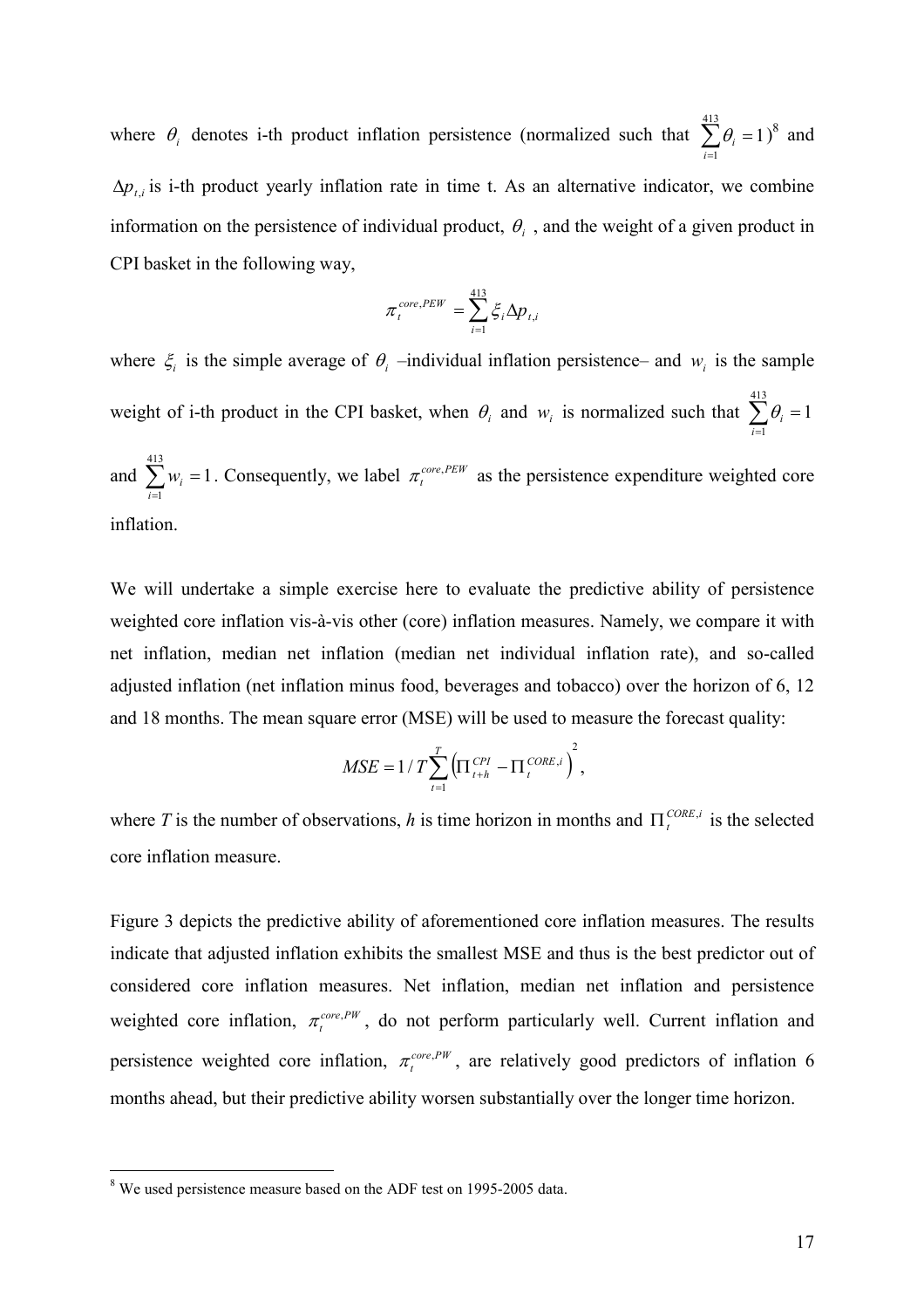



# 5. Conclusions

In this paper, we have presented evidence on disaggregate inflation persistence in the Czech Republic, exploring data from 413 individual narrowly defined products and 9 broader sectors from 1995:M1 to 2005:M12. The results suggest that inflation persistence has decreased since 1998 onwards. A somewhat similar observation of falling rather than rising inflation persistence in the Eurozone countries over the past decade is reported by the Eurosystem Inflation Persistence Network  $(IPN)^9$ . However, inflation persistence in the Czech Republic still remains relatively high compared to that in the Eurozone countries. Therefore, inflation targeting regime seems to be associated with smaller inflation persistence, albeit this effect is rather weak.

Second, the results unambiguously point at the presence of aggregation bias, that is aggregate inflation is more persistent than the mean of disaggregated components. This result is robust to the choice of the disaggregating level (413 components or 9 sectors) and the weighing scheme (simple mean, median, or weighted mean), to the choice of the estimation technique (unit root ADF, PP or stationarity KPSS tests), and to the choice of the period (whole horizon versus the post-98 period).

Third, we identify that sectoral structure may explain the estimated variation in inflation persistence. In particular, products belonging to the raw goods category exhibit smaller than

<sup>&</sup>lt;sup>9</sup> The summary of IPN findings is provided by the Altissimo *et al.* (2006).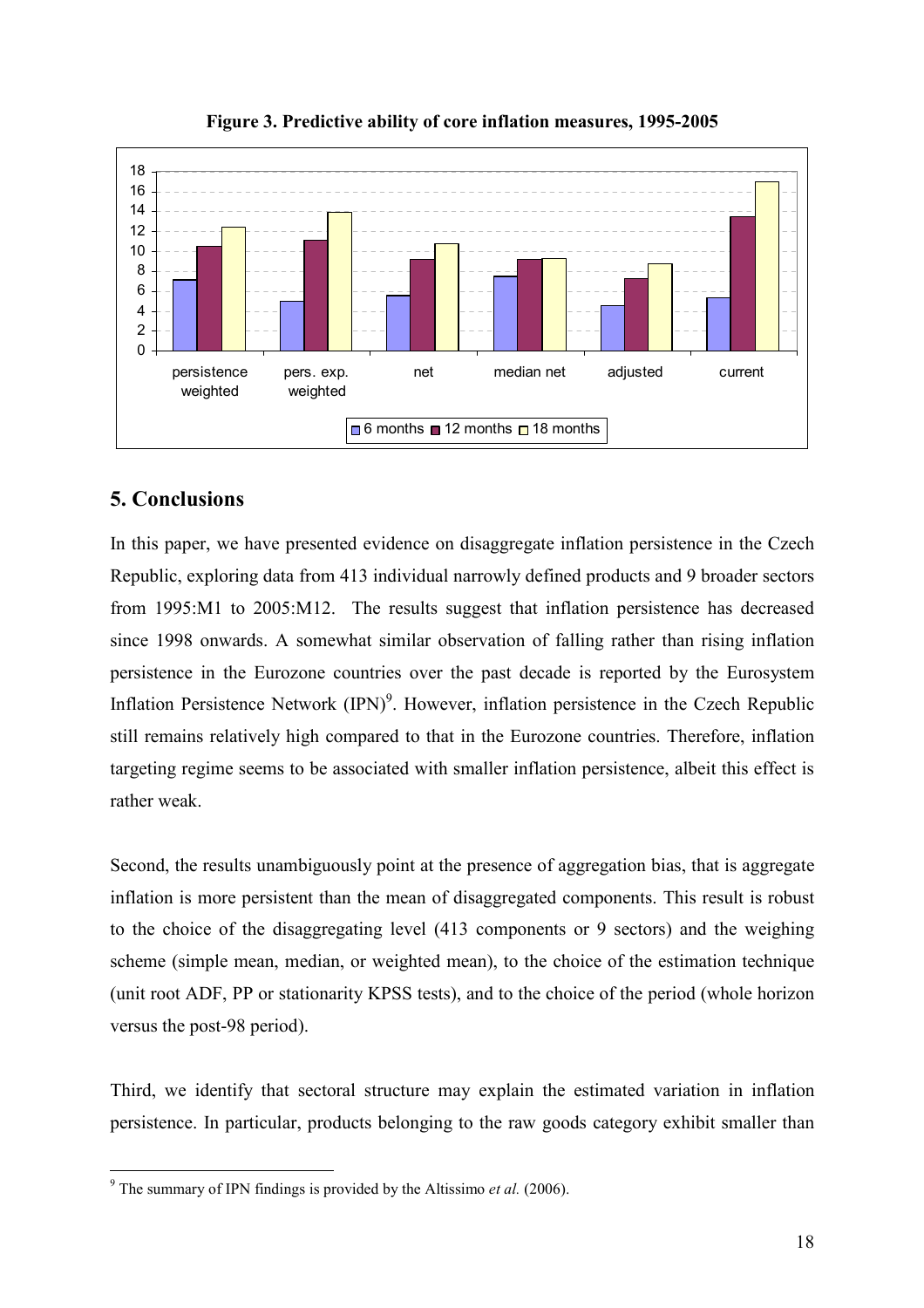sample average persistence, while durables have higher than average persistence. Concerning the "services inflation persistence puzzle", there is evidence that (labor-intensive) services are characterized by smaller persistence than goods for our 1995-2005 sample. However, the results are sensitive to the choice of the estimation techniques and the period, i.e. using shorter sample over 1998-2005 we do not find robust differences in terms of persistence of goods and services.

Lastly, we construct persistence weighted core inflation measure and evaluate its predictive ability in comparison with other available measures of core inflation, over the sample 1995- 2005. Generally, we find that adjusted inflation (headline inflation excluding regulated prices, fuel and food prices and changes in indirect taxes) is the best predictor of future inflation trends in our set of core inflation measures over the horizon of 6, 12 and 18 months. For the 6-month horizon, our proposed measure - persistence expenditure weighed core inflation may be viewed as good predictor as adjusted inflation for a 6-month horizon, but its predictive ability worsens over the longer time periods.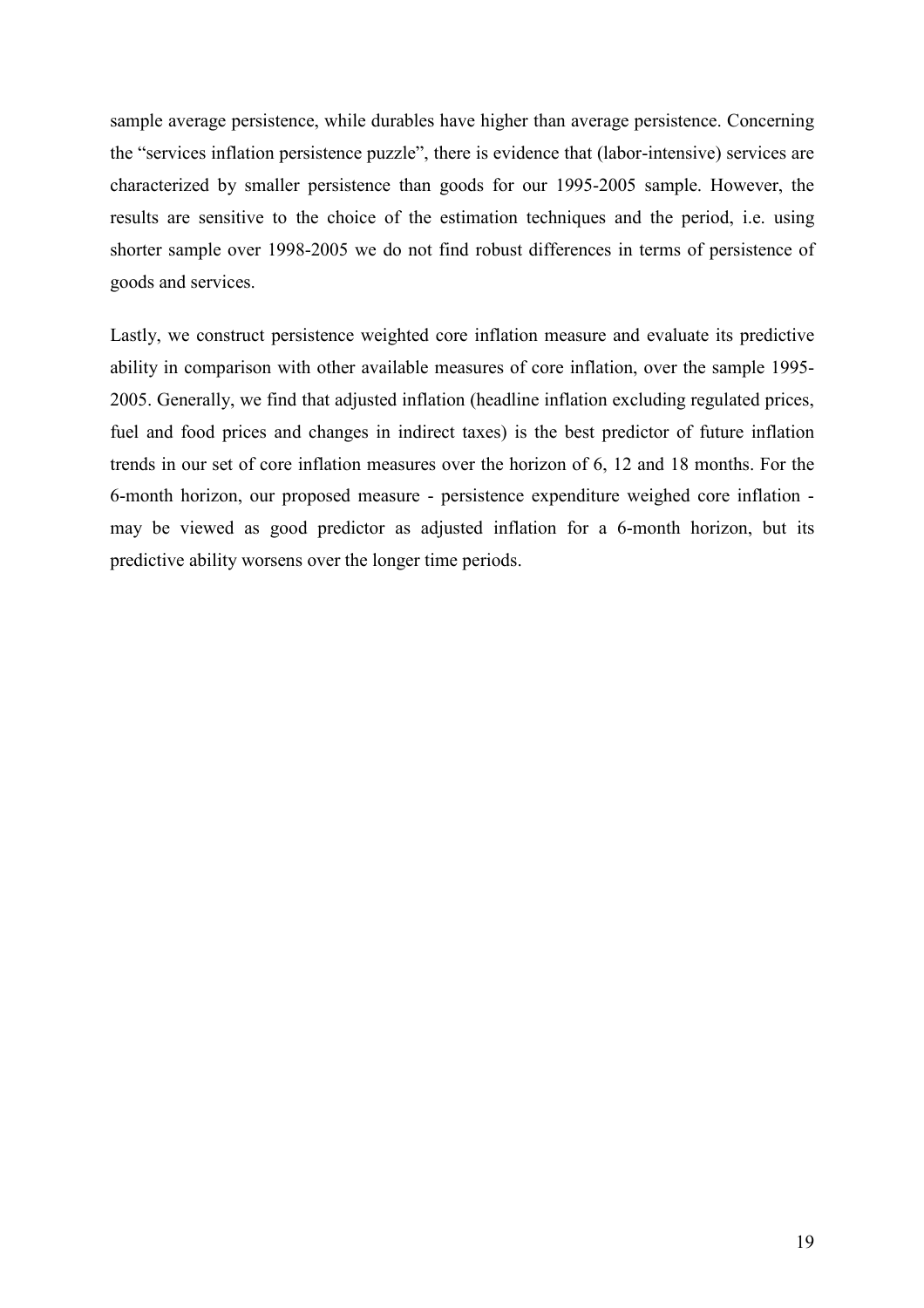# References

Altissimo, F., Ehrmann, M. and F. Smets, 2006. Inflation Persistence and Price Setting Behaviour in the Euro Area – A Summary of the IPN Evidence. European Central Bank Occasional Paper, No. 46.

Altissimo, F.; Mojon, B. and P. Zaffaroni, 2004. Fast Micro and Slow Macro: Can Aggregation Explain the Persistence of Inflation? European Central Bank, mimeo.

Andrews, D., and W.K. Chen, 1994. Approximately Median-Unbiased Estimation of Autoregressive Models. Journal of Business and Economic Statistics 12, 187-204.

Angeloni, I.; Aucremanne, L.; Ehrmann, M.; Galí, J.; Levin, A. and F. Smets, 2006. New Evidence on Inflation Persistence and Price Stickiness in the Euro Area: Implications for Macro Modeling, Journal of the European Economic Association, 4, pp.562-574.

Aron, J. and J. Muellbauer, 2006. A Framework for Forecasting the Components of Consumer Price Index: Application to South Africa, paper presented at the  $21<sup>st</sup>$  Annual Congress of European Economic Association, August 25, 2006.

Calvo, G., 2000. Notes on Price Stickiness: With Special Reference to Liability Dollarization and Credibility. University of Maryland, mimeo, available at <http://www.bsos.umd.edu/econ/ciecrp.htm>

Calvo, G., 1983. Staggered prices in a utility maximizing framework, Journal of Monetary Economics 12, 383-398.

Calvo, G.; Celasun, O. and Kumhof, M., 2002. A Theory of Rational Inflationary Inertia, in: P. Aghion, R. Frydman, J. Stiglitz and M. Woodford, eds., Knowledge, Information and Expectations in Modern Macroeconomics: In Honor of Edmund S. Phelps. Princeton: Princeton University Press.

Cecchetti, S. and G. Debelle, 2006. Has the Inflation Process Changed?, Third BIS Annual Conference, Economic Policy, pp. 311-352.

Clark, T., 2006. Disaggregate Evidence on the Persistence in Consumer Prices Inflation, Journal of Applied Econometrics,21, pp. 563-587.

Coricelli, F. and R. Horváth, 2006. Price Setting Behaviour: Micro Evidence on Slovakia, Centre for Economic Policy Research, CEPR Discussion Paper No. 5445.

Cournede, B., Janovskaia, A. and P. van den Noord, 2005. Sources of Inflation Persistence in the Euro Area, OECD Economics Department Working Papers, No. 435.

Cutler, J., 2001. Core Inflation in the UK, External MPC Unit Discussion Paper No. 3, Bank of England.

Dias, D. and C. Marquez, 2005. Using Mean Reversion as a Measure of Persistence, European Central Bank Working Paper, No.450.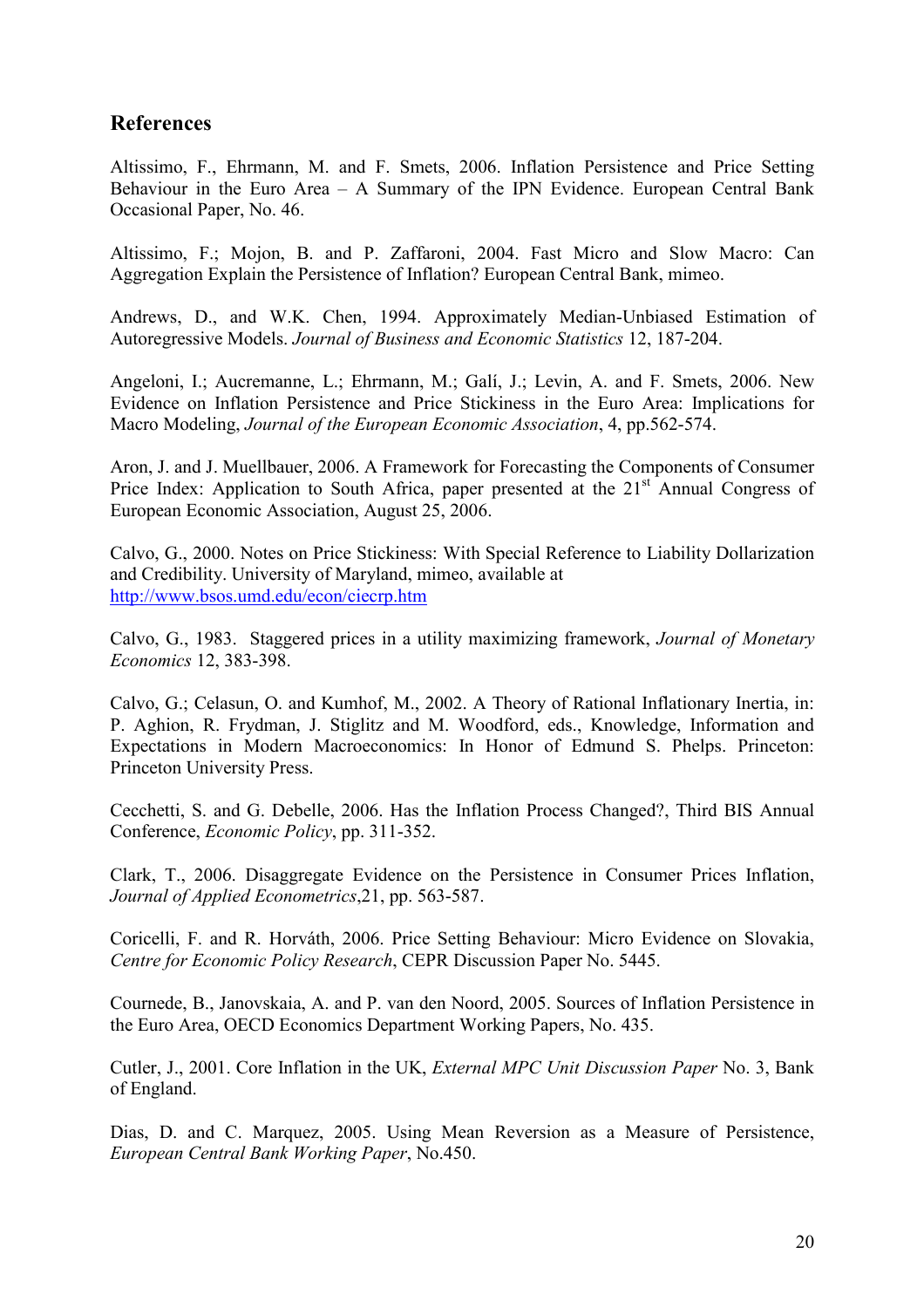Dickey, D.A. and W.A. Fuller, 1981. Likelihood Ratio Statistics for Autoregressive Time Series with a Unit Root, Econometrica, 49, 1057-1072.

Erceg, C. and A. Levin, 2003. Imperfect Credibility and Inflation Persistence, Journal of Monetary Economics 50(4), May, 915-944.

European Commission, 2004. Inflation Report, Brussels.

Fuhrer, J.C. and G. Moore, 1995. Inflation Persistence, Quarterly Journal of Economics, February, 127-159.

Gadea, M. D. and L. Mayoral, 2006. The Persistence of Inflation in OECD Countries: A Fractionally Integrated Approach, International Journal of Central Banking, 2 (1), pp. 52- 103.

Galí, J. and M. Gertler, 1999. Inflation Dynamics: A Structural Econometric Analysis, Journal of Monetary Economics 44 (2), 195-222.

Granger, C., 1980. Long Memory Models and Aggregation of Dynamic Models, Journal of Econometrics, pp.227-238.

Konieczny, J. and A. Skrzypacz, 2005. The Behaviour of Price Dispersion in a Natural Experiment, Journal of Monetary Economics, pp.621-632.

Kwiatkowski, D., P.C.B. Phillips, P. Schmidt and Y. Shin, 1992. Testing the Null of Stationarity against the Alternative of Unit Root, Journal of Econometrics 54, 159-178.

Levin, A. Natalucci, F. and J. Piger, 2004. Explicit Inflation Objectives and Macroeconomic Outcomes, European Central Bank Working Paper, No. 383.

Levin, A. and J. Piger, 2004. Is Inflation Persistence Intrinsic in Industrial Countries?, The Federal Reserve Bank of Saint Louis, Working Paper No. 023E.

Lunnemann, P. and T. Matha, 2005. Regulated and Services' Prices and Inflation Persistence, European Central Bank Working Paper, No. 466.

Mankiw, N. and R. Reis, 2002. Sticky information versus sticky prices: A proposal to replace the New Keynesian Phillips Curve, Quarterly Journal of Economics 117(4), 1295-1328.

Marquez, C., 2004. Inflation Persistence: Facts or Artefacts? European Central Bank Working Paper, No. 371.

Nimark, K., 2005. Calvo Pricing and Imperfect Common Knowledge – A Forward Looking Model of Rational Inflation Inertia, European Central Bank Working Paper, No. 474.

O'Reilly, G and K Whelan, 2004. 'Has Euro-area inflation persistence changed over time?', European Central Bank Working paper, no. 335.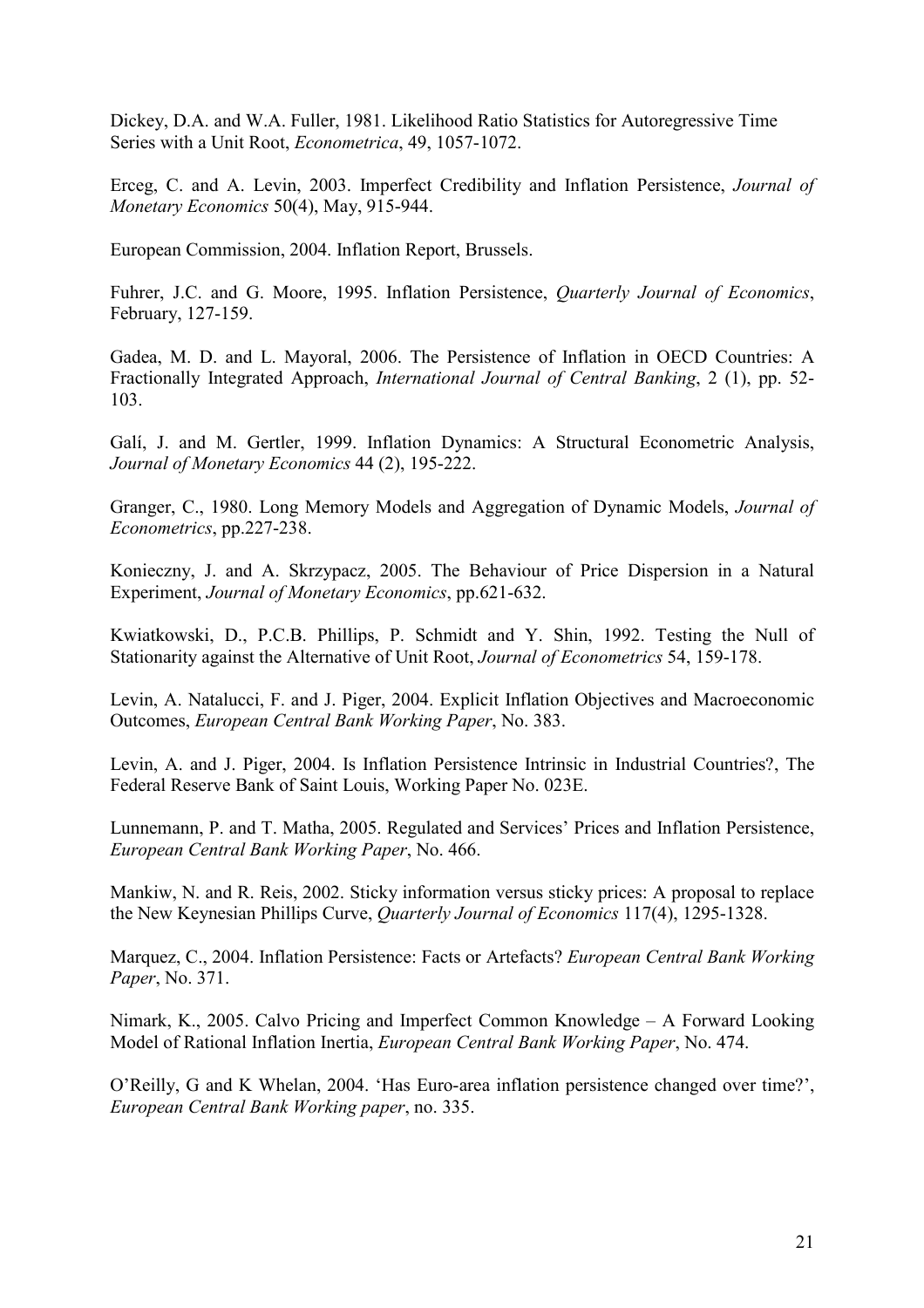Orphanides, A. and J. Williams, 2003. Imperfect Knowledge, Inflation Expectations, and Monetary policy', in M. Woodford (ed), *Inflation Targeting*, Chicago: University of Chicago Press.

Phillips, P.C.B. and P. Perron, 1988. Testing for a Unit Root in Time Series Regression, Biometrika, 75, 335-346.

Ratfai, A., 2006. Linking Individual and Aggregate Price Changes, forthcoming in Journal of Money, Credit and Banking.

Sargent, T., 1999. The Conquest of American Inflation, Princeton, Princeton University Press.

Smith, J.K., 2005. Inflation targeting and core inflation, Canadian Journal of Economics 38(3), 1018-1036.

Smith, J. K., 2004. Better Measures of Core Inflation? Lafayette College Working Paper Series (September).

Taylor, J., 1980. Aggregate dynamics and staggered contracts, Journal of Political Economy, 88, 1-23.

Vega, M. and D. Winkelried, 2005. Inflation Targeting and Inflation Behaviour: A Successful Story?, International Journal of Central Banking, pp. 153-175.

Zaffaroni, P. 2004. Contemporaneous Aggregation of Linear Dynamic Models in Large Economies, Journal of Econometrics, 120, pp. 75-102.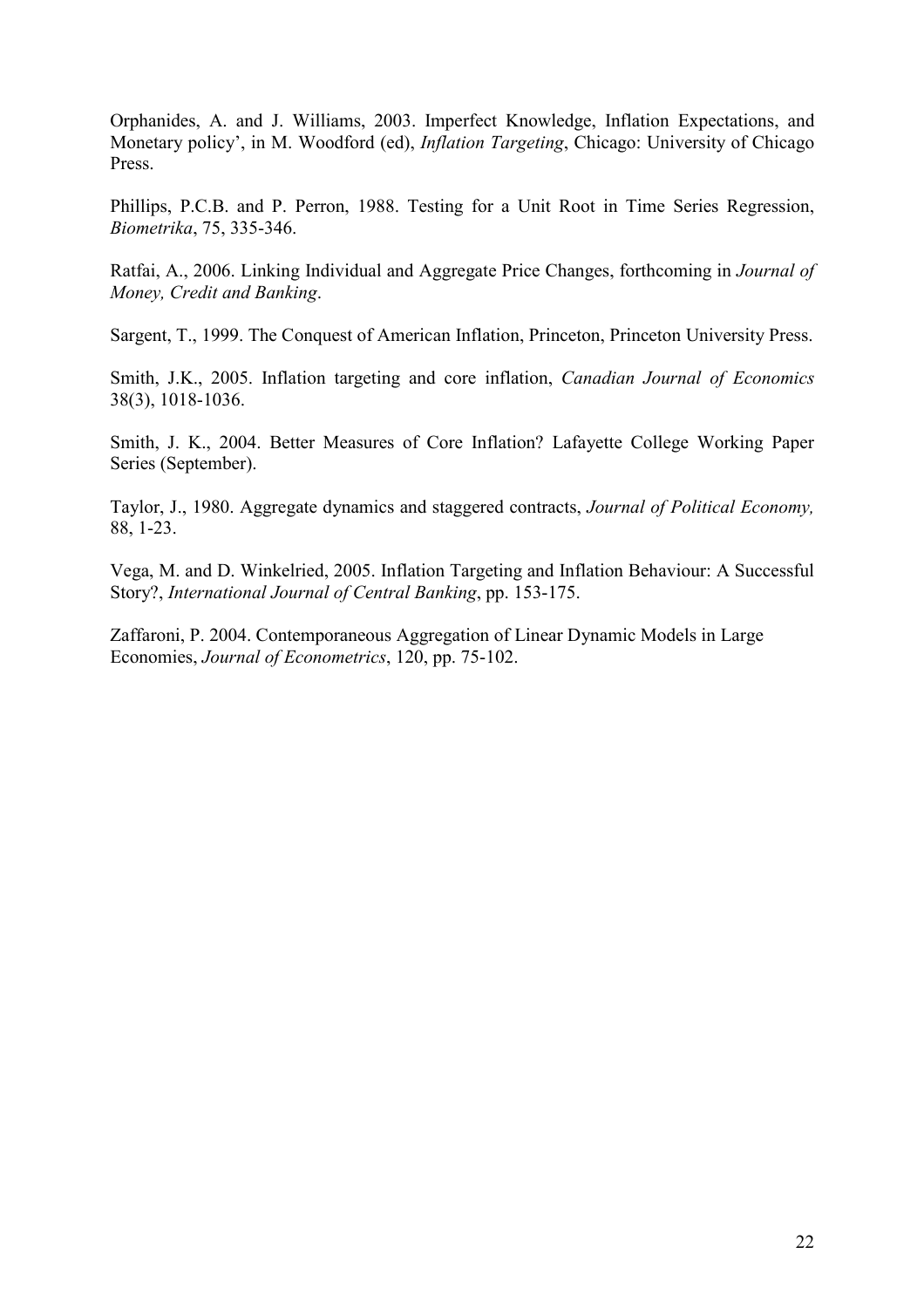#### APPENDIX



Figure A.1 - Link between ADF, PP, and KPSS tests (based on 413 product groups)

Notes: For the ADF and PP tests, the probability of rejection the null hypothesis of a unit root is employed. The probability can vary from 0 to 1. Higher values correspond to more persistence. For example, probability higher than 0.10 means that the null of a unit root cannot be rejected at the 10% significance level. For the KPSS stationarity test, the t-statistic is used (shown on vertical axes). Higher values of t-statistic increase the probability of rejection the null hypothesis of stationarity and hence characterize more persistence in the underlying series. Critical values for the KPSS t-statistics are 0.739 (1% level), 0.463 (5% level), and 0.347 (10% level).